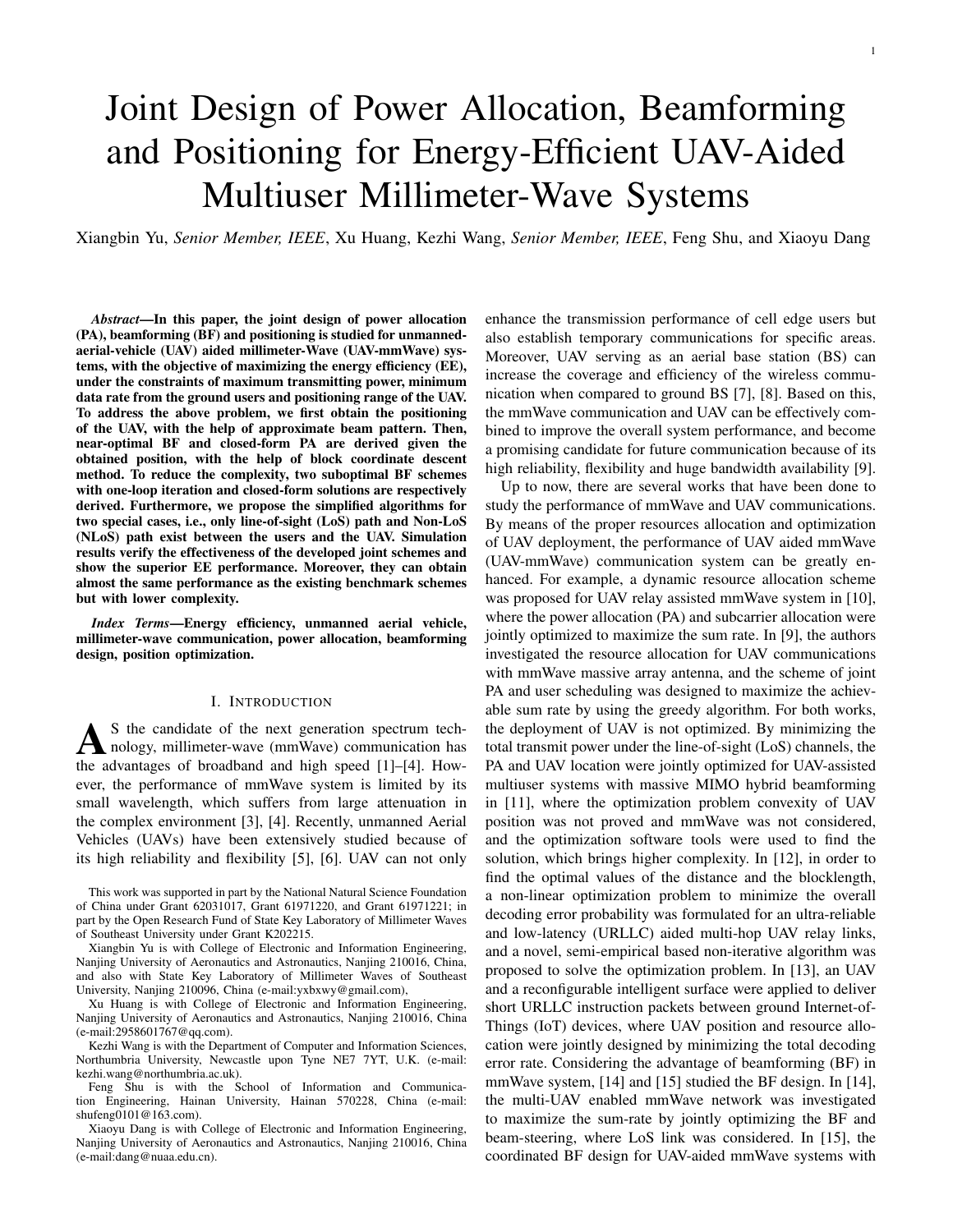Gaussian process based machine learning was presented, and the compensation beamformer was designed by maximizing the signal-to-interference-plus-noise-ratio. The authors in [16] studied the optimization problem of maximizing the achievable sum rate in multiuser mmWave-UAV system, where the deployment of UAV-BS and BF were jointly optimized to enhance the system performance, but the UAV position was done by two-dimensional (2D) exhaustive search, and BF was attained by the smart algorithm (i.e., artificial bee colony (ABC) algorithm), where the complexity is quite high. In [17], a full-duplex UAV relay system was deployed to improve the mmWave system performance, and positioning, beamforming, and power control were jointly optimized to maximize the achievable rate, where two users were considered, and the standard optimization tools (i.e. CVX) was used to solve the BF design, and 3D search was applied for the position optimization when LoS path is unavailable. The complexity is very high for this solution as well.

Besides, energy efficiency (EE) has become one of the most important performance metrics for wireless communication systems [18], especially for UAV assisted communications whose energy is limited. In [19], the PA and/or subcarrier allocation scheme were presented for UAV-assisted multi-band heterogeneous network to maximize the EE while satisfying the quality of service requirement, and a two-layer optimization framework was proposed to solve the optimization problem. In [20], the quasi-optimization of the sum uplink power of IoT devices communicating to a UAV BS with short data packets was studied, where both UAV position, height, beamwidth, and resource allocation were jointly optimized to enable green URLLC communication. The authors in [21] considered a cellular-enabled UAV network, and proposed two power control schemes based on Q-learning and deep Qlearning to increase the network EE, where a multi-layer deep neural network was used.

Based on the above analysis, the resource allocation schemes for rate maximization in UAV-aided mmWave system were well studied. However, there are few works to address the resource allocation schemes for energy efficient design in UAV-mmWave systems because of the challenging optimization. Specifically, to our best knowledge, an energy-efficient joint design of PA and BF and positioning for multiuser UAVmmWave systems is not yet available in the literature. Motivated by the reasons above, the EE optimization of multiuser UAV-mmWave for jointly designing the PA and BF as well as positioning over fading channel including LoS and NLoS pathes is studied. Under the constraints of maximum power budget, minimal rate, position range and constant-modulus (CM), the constrained EE optimization problems are formulated. Five suboptimal joint schemes are developed for solving the optimization problem to obtain the corresponding resource allocations. With these schemes, superior EE performance is attained. The main contributions of this paper are summarized as follows:

1) Subject to maximum power, minimum rate, positioning range and CM constraints, a joint PA, BF and positioning optimization problem is firstly formulated for maximizing the EE of a UAV-mmWave system. We propose two-step joint design scheme to tackle this non-convex problem, where we optimize the position, and then optimize BF and PA. Specifically, we firstly transform the original problem into the design of beam gain, position and PA by utilizing the approximate beam pattern. Then, considering the block structure of this transformed problem, we use the block coordinate descent (BCD) method to solve it. Given the position and PA, the optimal beam gain with closed-form is derived, and given the PA and beam gain, suboptimal position of UAV is attained. Also, closed-form approximate position is derived for special path exponent. Based on the obtained beam gain and position, the optimal PA with closed form is derived. With these results, a near-optimal joint beam gain, positioning and PA design is developed with BCD method, and corresponding position optimization is attained.

2) With the obtained UAV position above, the original problem is reduced to a joint BF and PA problem. An effective iterative algorithm is proposed to tackle this problem by using the penalty function and the BCD method, where nearoptimal BF is derived, which has closed-form solution for each iteration. However, this algorithm needs three-loop iteration. To lower the complexity, two suboptimal BF schemes are derived. The first one is based on the obtained beam gain at the first step, which only needs a single-loop iteration. The second one is based on the obtained PA at the first step, and it has closed-form solution. Hence, they have lower complexity than the near-optimal BF, where only small performance gap is found. Thus, the corresponding joint schemes can realize the effective tradeoff between the performance and complexity.

3) Considering that the joint schemes above need twostep optimization, the complexity is relatively higher. For this reason, we present one-step joint optimization of BF, PA and position under two special cases, i.e., only LoS path or NLoS path exists. Under these two cases, the joint optimization of the BF, PA and position can be optimized directly, and do not need two-step optimization. Based on this, using the analytical method of above joint schemes and the BCD method, the joint schemes for two special cases are developed, and corresponding algorithm is presented, which will lower the complexity. Simulation results show the effectiveness of the proposed joint schemes.

Notations: In this paper,  $(\cdot)^{*}$ ,  $(\cdot)^{T}$  and  $(\cdot)^{H}$  stand for the complex conjugate, the transpose and conjugate transpose, respectively. Vectors and matrices are represented by boldface lower-case and upper-case symbols, respectively. *|·|* represents the absolute value. Re $\{\cdot\}$  means taking the real part.  $\mathcal{O}(\cdot)$ stands for the big-O notation.  $\lambda_{\text{max}}(\cdot)$  gives the eigenvector of the maximum eigenvalue of a Hermitian matrix. Besides,  $U[a, b]$  represents the uniform distribution in the interval  $[a, b]$ ,  $\mathcal{CN}(0, \sigma^2)$  denotes the complex Gaussian distribution with zero mean and variance  $\sigma^2$ .

## II. SYSTEM MODEL

In this paper, we consider a downlink UAV-mmWave communication system with multiple ground users, as shown in Fig.1, where one UAV is deployed as a flying BS and serves *K* users with single antenna. The UAV-BS is equipped with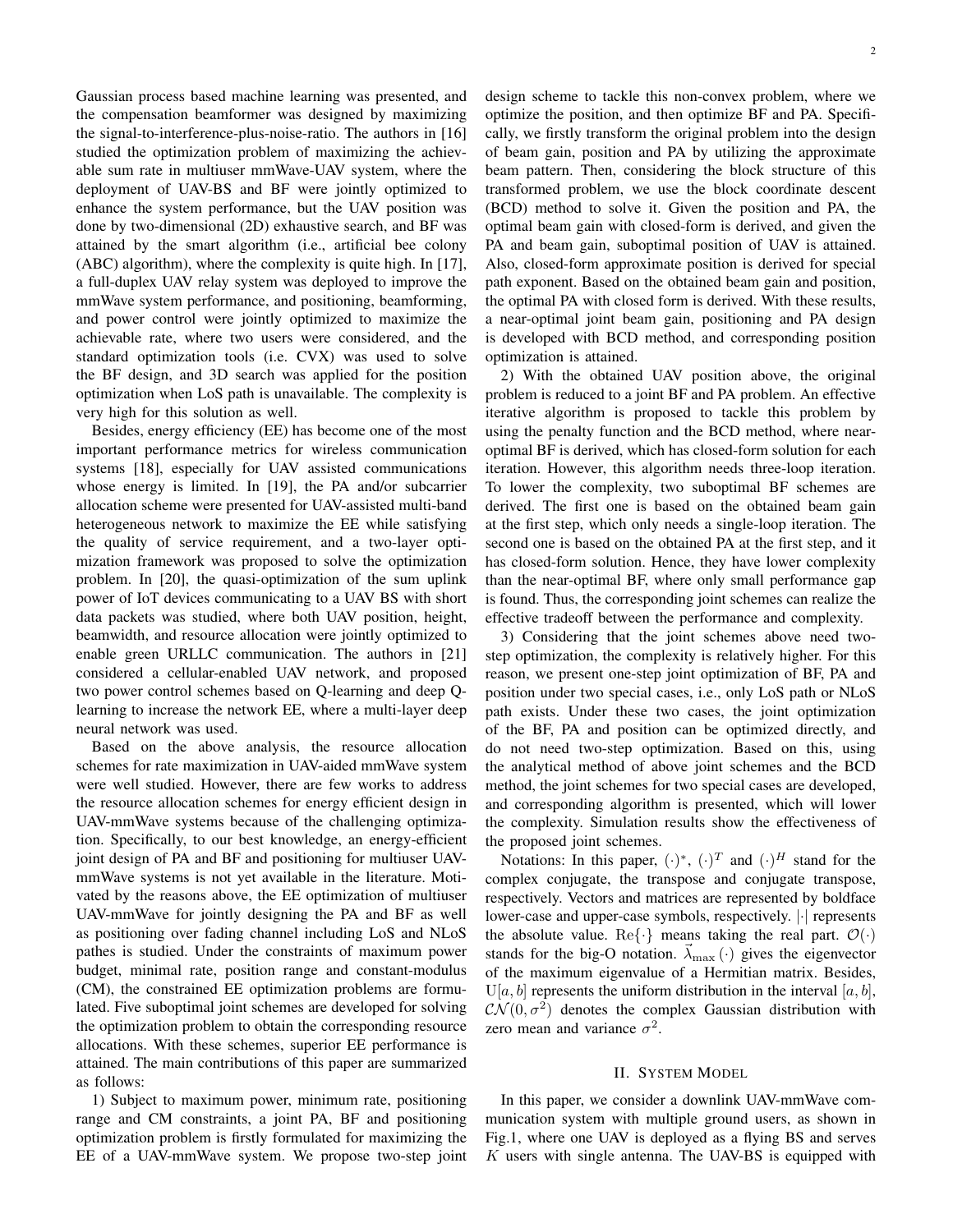an *M*-element uniform linear array (ULA) and located at  $(x_0, y_0, H_u)$ , where  $x \in [x_{min}, x_{max}]$  and  $y \in [y_{min}, y_{max}]$ ,  $H_u$  is the flying altitude and is set as a constant for safety consideration. The users are distributed on the horizontal plane with 2-D rectangular area, i.e., user *k* is located at  $(x_k, y_k, 0)$ with  $x_{min} \leq x_k \leq x_{max}$  and  $y_{min} \leq y_k \leq y_{max}$  for  $k = 1, \ldots, K$ . The UAV employs the phased antenna array with analog BF structure, where all the *M* antennas are connected to a radio frequency (RF) chain, and each antenna branch has a phase shifter with a power amplifier to drive the antenna [22], [23]. These antennas have the same power amplification factor in general. Thus, the BF vector w has CM elements i.e., *√*  $|[\mathbf{w}]_m| = 1/\sqrt{M}$ , where  $m = 1, ..., M$ . The channels assigned to different users are orthogonal or non-overlapped [24], [25], [16], and thus there is no interference between the users. Then, the received signal of the *k*-th ground user can be written as

$$
y_k = \sqrt{p_k} \mathbf{h}_k^H \mathbf{w} s_k + n_k, \qquad (1)
$$

where  $p_k \geq 0$  is the transmit power from the UAV to user *k*,  $s_k$  is the transmission signal to user *k* with unit energy,  $n_k$  is the complex Gaussian noise with zero mean and variance  $\sigma^2$ .  $h_k$  is the mmWave channel vector between the UAV-BS and user *k*, which can be modeled as [22], [23], [16], [26]–[28],

$$
\mathbf{h}_k = \sum_{l=0}^{L_k} \beta_{k,l} \mathbf{a}(M, \theta_{k,l}), \tag{2}
$$

where  $L_k+1$  is the number of the channel paths between the UAV and user  $k$ ,  $\beta_{k,l}$  and  $\theta_{k,l}$  are the channel gain and the angle of departure (AoD) of the *l*-th path, respectively,  $\mathbf{a}(\cdot)$ denotes the steering vector function given as

$$
\mathbf{a}(M,\theta) = [e^{j\pi 0\cos\theta}, e^{j\pi 1\cos\theta}, \cdots, e^{j\pi(M-1)\cos\theta}], \quad (3)
$$

where  $\theta \sim U[0, 2\pi]$ . According to [28]–[30], [16], equation (3) can be further written as

$$
\mathbf{h}_{k} = \mathbf{h}_{k}^{Los} + \mathbf{h}_{k}^{Nlos} = \beta_{k,0} \mathbf{a}(M, \theta_{k,0}) + \sum_{l=1}^{L_k} \beta_{k,l} \mathbf{a}(M, \theta_{k,l}),
$$
\n(4)

where  $\mathbf{h}_k^{Los}$  and  $\mathbf{h}_k^{Nlos}$  are LoS and non-line-of-sight (NLoS) components of channels, respectively. For the LoS component, the channel gain  $\beta_{k,0}$  can be expressed as  $\beta_{k,0}$  =  $\lambda_0 d_k^{-\alpha_{Los}/2}/(4\pi)$  [31] [16], where  $\lambda_0 = c/f_c$  is the wavelength and *f<sup>c</sup>* is the carrier frequency, *αLos* is the LoS path loss exponent,  $d_k = \sqrt{(x_0 - x_k)^2 + (y_0 - y_k)^2 + H_u^2}$ is the propagation distance between the UAV and user *k*, which includes the effect of the UAV's position. For the NLoS component, the channel gain  $\beta_{k,l}$  can be written as *β*<sub>*k,l*</sub></sub> =  $\xi_{k,l}\lambda_0(4\pi)^{-1}d_k^{-\alpha_{Nlos}/2}/\sqrt{L_k}$  according to [28] and [29], where  $\xi_{k,l} \sim \mathcal{CN}(0,1)$ ,  $\alpha_{Nlos}$  is the NLoS path loss exponent.

With (1), the achievable transmission rate of ground user *k* can be given by

$$
R_k = \log_2(1 + p_k |\mathbf{w}^H \mathbf{h}_k|^2 / \sigma^2). \tag{5}
$$

Thus, the sum rate of the system is obtained as

$$
R = \sum_{k=1}^{K} R_k = \sum_{k=1}^{K} \log_2(1 + p_k |\mathbf{w}^H \mathbf{h}_k|^2 / \sigma^2).
$$
 (6)



Fig. 1. Structure of multiuser UAV-mmWave system

According to the definition of energy efficiency, using (6), the EE of the multiuser UAV-mmWave system can be expressed as

$$
\eta_{EE} = \frac{\sum_{k=1}^{K} \log_2(1 + p_k | \mathbf{w}^H \mathbf{h}_k|^2 / \sigma^2)}{\varrho \sum_{k=1}^{K} p_k + P_c},\tag{7}
$$

where  $\rho = 1/\kappa$ ,  $\kappa \in (0,1]$  is the drain efficiency of power amplifiers. *P<sup>c</sup>* is a fixed circuit power consumption, which is given by  $P_{BB} + P_{RF} + MP_{PS}$ , where  $P_{BB}$ ,  $P_{RF}$  and  $P_{PS}$ are the power consumptions of the baseband, the RF chain and the phase shifter, respectively  $[16]$ , [32]. The transmit powers  ${p_k}$  are constrained by  $\sum_{k=1}^{K} p_k \leq P_{max}$ , where  $P_{max}$  is the maximum transmit power available at the UAV-BS.

With (7), under the constraints of maximum power, each user's minimum rate and positioning range, the optimization problem on maximizing EE can be formulated as:

$$
\max_{\mathbf{p}, \mathbf{w}, x_0, y_0} J_1 = \frac{\sum_{k=1}^K \log_2(1 + p_k |\mathbf{w}^H \mathbf{h}_k|^2 / \sigma^2)}{\varrho \sum_{k=1}^K p_k + P_c}
$$
\n
$$
\text{s.t. } C_1: \sum_{k=1}^K p_k \le P_{max},
$$
\n
$$
C_2: R_k \ge r_0
$$
\n
$$
C_3: |[\mathbf{w}]_m| = 1/\sqrt{M}, m = 1, ..., M,
$$
\n
$$
C_4: x_{min} \le x_0 \le x_{max}, y_{min} \le y_0 \le y_{max},
$$
\n(8)

where  $\mathbf{p} = [p_1, p_2, \dots, p_K]^T$ ,  $r_0$  is the minimum rate constraint of users. From (8), it can be easily known that the constraints  $C_2$  and  $C_3$  are non-convex according to the definition of the convex set. Thus, the above joint optimization problem is a non-convex fractional one, and can be solved by means of multi-dimensional exhaustive search methods, but the computational complexity is extremely high. This is because the real optimization variables that needs to be jointly searched are  $2M + K + 2$ , and the number is very large in general. Beside, these optimization variables are coupled with each other, which will result in the huge difficulty of solving optimization problem. For these reason, we will use two-step optimization method to tackle the above problem. Firstly, we use the approximate beam pattern method [22] [16] to simply the optimization design of position. Namely, by optimizing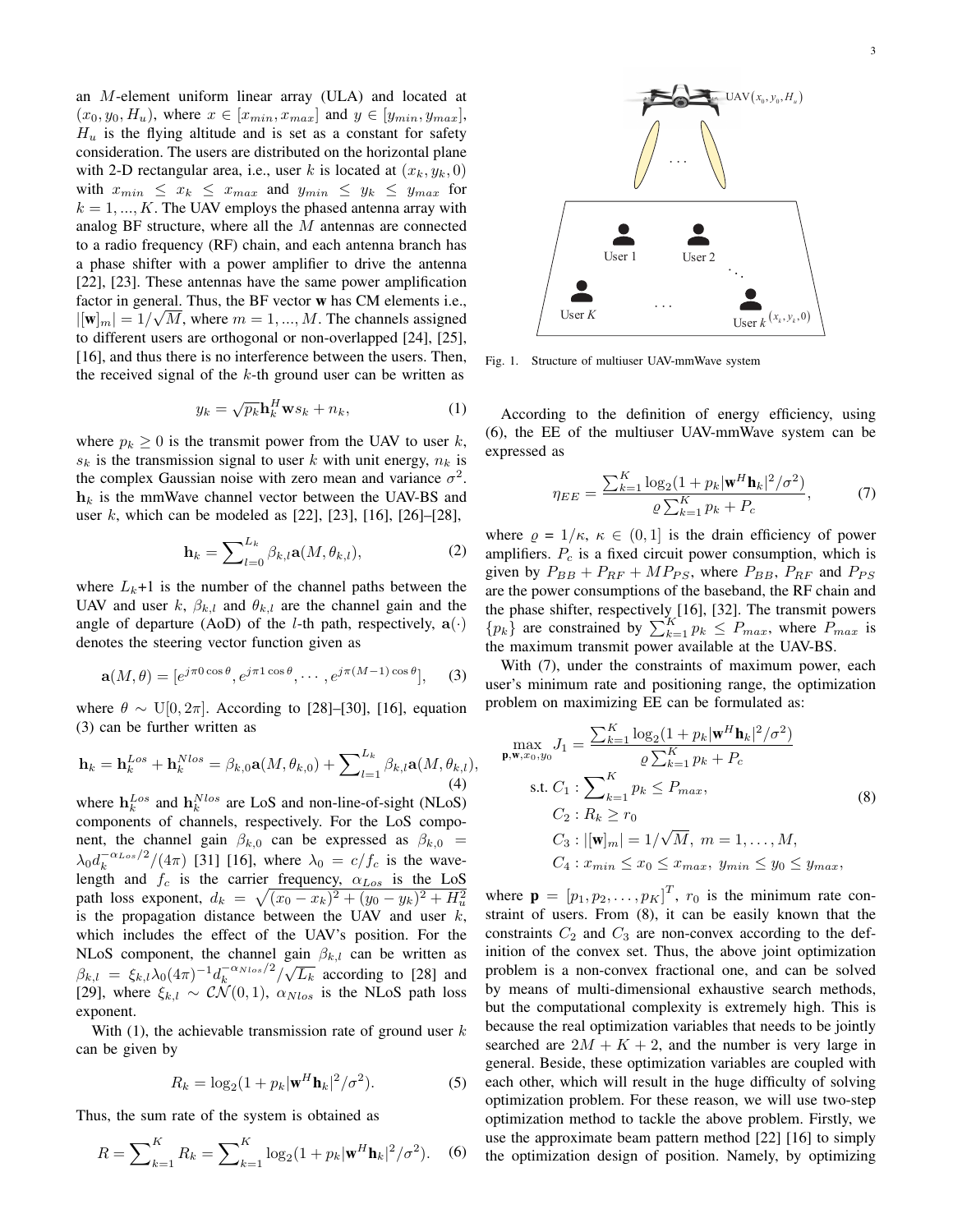the EE, the position of UAV, PA of users and beam gain are jointly designed to obtain the suboptimal position, which will be introduced in Section III. Secondly, based on the obtained UAV position, we jointly design the BF and PA to obtain the suboptimal solution, which will be shown in Section IV.

#### III. POSITION OPTIMIZATION FOR UAV-MMWAVE SYSTEM

In this section, to solve the problem (8), we firstly give the position optimization of UAV, which will facilitate the development for the subsequent joint design of the beamforming and power allocation.

According to the analysis in [22] and [16], for each user, the UAV-BS performs BF toward the angle direction along the strongest multipath component (MPC) to achieve high array gain. This is based on the fact that the number of the MPC in mmWave channel is small in general, and the mmWave channel has directionality and spatial sparsity in the angle domain. Let  $|\beta_k| = \max |\beta_{k,l}|$ , then the effective channel gain is approximated as  $\begin{bmatrix} 2 & 2 \\ 2 & 2 \end{bmatrix}$  [16]

$$
|\mathbf{w}^H \mathbf{h}_k|^2 \approx |\beta_k|^2 b_k = |\beta_k|^2 |\mathbf{w}^H \mathbf{a}_k|^2, \tag{9}
$$

where  $b_k = |\mathbf{w}^H \mathbf{a}_k|^2$  is the beam gain of user *k*. According to the Lemma 1 in [16] and [22], the beam gains  ${b_k}$  satisfy that the summation is *M*, i.e.,  $\sum_{k=1}^{K} b_k = M$ .

Based on the analysis above, the optimization problem (8) can be transformed into

$$
\max_{\mathbf{p}, \mathbf{b}, x_0, y_0} J_2 = \frac{\sum_{k=1}^K \log_2(1 + p_k|\beta_k|^2 b_k/\sigma^2)}{\varrho \sum_{k=1}^K p_k + P_c}
$$
\ns.t.  $C_1, C_4$ ,  
\n $\tilde{C}_2 : p_k |\beta_k|^2 b_k/\sigma^2 \ge \rho_0$ ,  
\n $C_5 : \sum_{k=1}^K b_k = M$ , (10)

where  $\mathbf{b} = \begin{bmatrix} b_1, \dots, b_K \end{bmatrix}^T$ ,  $\rho_0 = 2^{r_0} - 1$  is from the constraint *C*2. Taking both the maximum power and the minimum rate constraints into account, i.e.,  $C_1$  and  $C_2$ , the above optimization problem may have no feasible solution when the maximum power limitation is small and/or channel conditions are poor. In case of no feasible solution, the communication will be suspended. Hence, we need to determine whether problem (10) has feasible solution. For this reason, we give the feasibility analysis of (10) in Appendix A.

After further observation, it is found from (10) that three optimization variables **p**, **b** and  $(x_o, y_o)$  can be respectively optimized. In other words, given two variables, another variable can be determined. Moreover, these variables have block structure. Based on this, we can exploit the BCD method [33]- [34] to tackle the problem (10) considering the effectiveness of this method.

# *A. Solve the subproblem with respect to b for fixed p and position*

Given the PA **p** and location  $(x_0, y_0)$  (corresponding  $|\beta_k|^2$ is given), beam gain b is related to the numerator of objective

function in (10) and constraints  $\tilde{C}_2, C_5$ . Based on this, the subproblem with respect to  $(w.r.t)$  **b** is formulated as

$$
\max_{\mathbf{b}} J_3 = \sum_{k=1}^{K} \log_2(1 + p_k |\beta_k|^2 b_k / \sigma^2)
$$
 (11)

For problem (11), the objective function is concave, and the constrains are linear, therefore it is convex. Thus, (11) has global solution. Hence, it can be tackled by the standard optimization tools, like CVX software. However, these optimization tools have high computational complexity and low efficiency in general. For this reason, we use the Lagrange multiplier method to solve the problem (11). Besides, taking minimum rate constraint into account, the above optimization problem may have no feasible solution when the channel conditions are worse and maximum power *Pmax* is smaller. Considering the constrains  $\tilde{C}_2$  and  $\tilde{C}_5$ , the antenna number needs to satisfy that  $M \ge \sum_{k=1}^{K} \frac{\sigma^2 \rho_0}{p_k |\beta_k|^2}$ . Otherwise, the feasible region is null.

According to the analysis above, under the constraint  $C_5$ , the Lagrange function is given by

$$
\mathcal{L}_1 = \sum_{k=1}^{K} \log_2(1 + p_k|\beta_k|^2 b_k/\sigma^2) + \mu(M - \sum_{k=1}^{K} b_k)
$$
\n(12)

where  $\mu$  is the Lagrange multiplier. By setting  $\partial \mathcal{L}_1 / \partial b_k = 0$ , we can obtain:

$$
b_k = \frac{1}{\mu \log 2} - \frac{\sigma^2}{p_k |\beta_k|^2}.
$$
 (13)

Substituting (13) into the constraint condition  $\sum_{k=1}^{K} b_k =$ *M* yields the closed-form solution of  $b_k$  as

$$
b_k = \frac{M}{K} + \frac{1}{K} \sum_{i=1}^{K} \frac{1}{g_i} - \frac{1}{g_k},
$$
 (14)

where  $g_k = p_k |\beta_k|^2 / \sigma^2$ . Hence, when  $g_k$  is small,  $b_k$  is also small. Based on this, for the users with small  $g_k$ , their rate may not meet the requirement of  $r_0$ . For this reason, we need to set these users' rate equals to  $r_0$  to obtain the corresponding beam gains. Hence, by sorting *g<sup>k</sup>* in descending order (i.e.,  $g_1 > ... > g_K$ , the  ${b_k}$  can be rewritten as

$$
b_k = \frac{M - \sum_{i=K_0+1}^{K} \rho_0 g_i^{-1}}{K_0} + \frac{1}{K_0} \sum_{i=1}^{K_0} \frac{1}{g_i} - \frac{1}{g_k}, k = 1, ..., K_0,
$$
  
and  $b_k = \rho_0 / g_k,$  (15)

where  $K_0$  can be determined by the following procedure.

Let  $U_n = \sum_{i=1}^n g_i^{-1}$  and  $V_n = \sum_{i=n+1}^K \rho_0 g_i^{-1}$ . Starting from  $n = K$ , compute  $b_n(g_n) = \frac{M - V_n}{n} + \frac{U_n}{n} - \frac{1}{g_n}$ . If  $r_n =$  $log_2(1 + g_n b_n(g_n)) \ge r_0$ , then  $K_0 = n$ . Otherwise, compute  $U_{n-1} = U_n - g_n^{-1}$ ,  $V_{n-1} = V_n + \rho_0 g_n^{-1}$ , and set  $n = n - 1$ , and then repeat the calculation of  $r<sub>n</sub>$  until it is not less than *r*0.

## *B.* Solve the subproblem w.r.t  $(x_0, y_0)$  for fixed **b** and **p**

Given the beam gain **b** and PA **p**, the location  $(x_0, y_0)$ is related to the numerator of objective function in (10)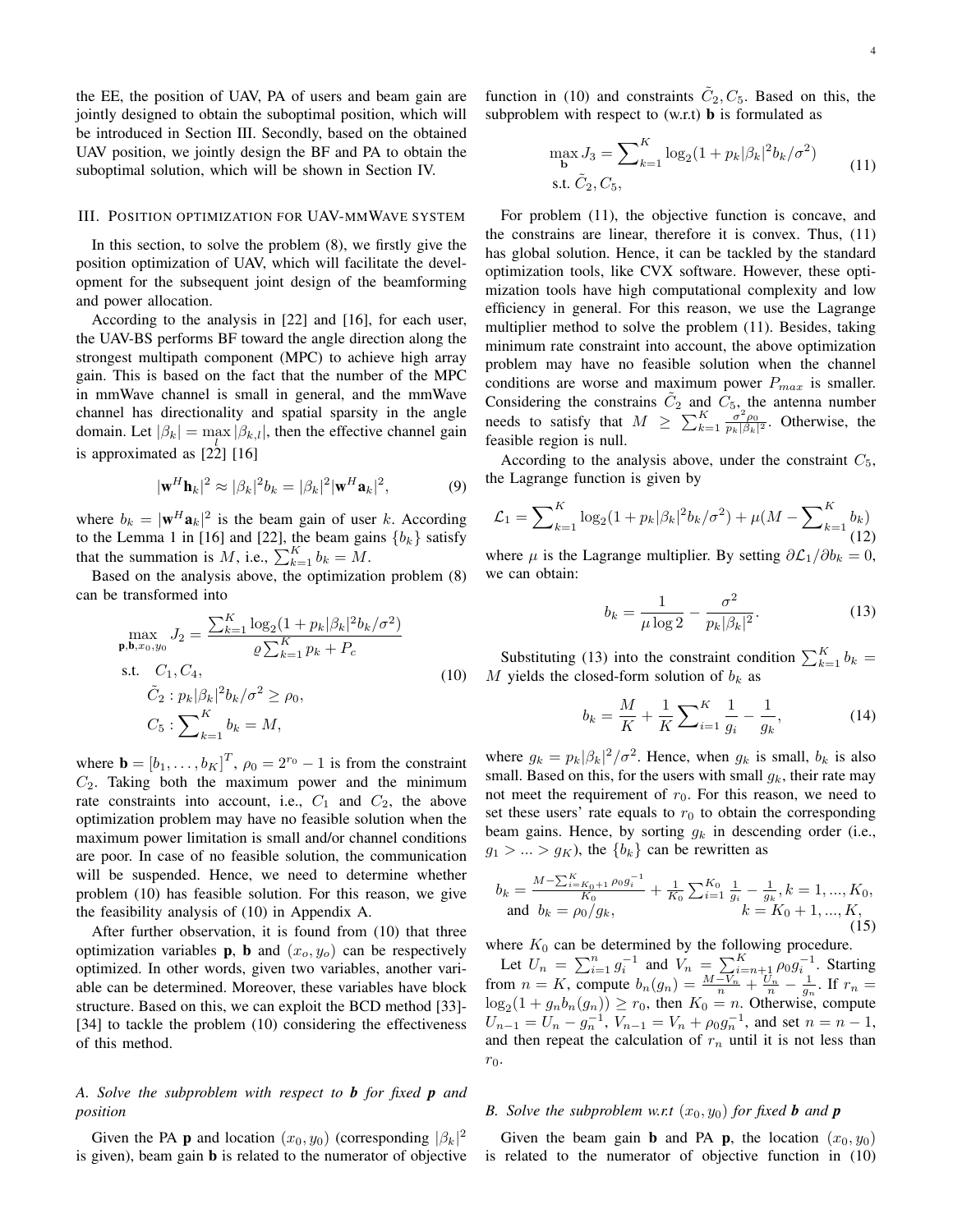and constraints  $C_4$  and  $C_2$ . Therefore, the subproblem w.r.t and correspondingly, the Hessian matrix of  $\mathcal F$  is expressed as  $(x_0, y_0)$  is formulated as

$$
\max_{x_o, y_o} J_4 = \sum_{k=1}^{K} \log_2(1 + p_k \phi_k d_k^{-\alpha} b_k / \sigma^2)
$$
  
s.t.  $C_6 : \phi_k d_k^{-\alpha} p_k b_k \ge \sigma^2 \rho_0$ , (16)  
 $C_4$ ,

where  $|\beta_k|^2 = \phi_k d_k^{-\alpha}, \ \alpha = \alpha^{Loss}$  and  $\phi_k = (\lambda_0/(4\pi))^2$  when LoS is selected,  $\alpha = \alpha^{Nlos}$  and  $\phi_k = \lambda_0^2 |\xi_{k,l^*}|^2 / ((4\pi)^2 L_k)$ when NLoS is selected, in which *l ∗* is the index of the strong path.  $d_k = [(x_0 - x_k)^2 + (y_0 - y_k)^2 + H_u^2]^{1/2}$ . For the problem (16), we can use the 2D search to find the optimal solution of UAV position, such as [16], but the complexity is still high. For this reason, we give a simple calculation method to obtain the solution below.

Let  $T_k = p_k \phi_k b_k / \sigma^2$ , then  $J_4 = \sum_{k=1}^K \log_2(1 + T_k d_k^{-\alpha})$ . Hence, we can maximize  $J_4$  to obtain the solution of UAV position, but the solution is not easily obtained due to the nonconvexity of problem. Considering that the objective function *J*<sub>4</sub> is lower bounded by  $J_4^L = \log_2(1 + \sum_{k=1}^K T_k d_k^{-\alpha})$ , we can maximize this bound to obtain suboptimal solution. Moreover, maximizing  $J_4^L$  is equivalent to

$$
\max_{x_o, y_o} J_5 = \sum_{k=1}^{K} T_k d_k^{-\alpha}.
$$
 (17)

Furthermore, (17) is equivalent to

$$
\min_{x_o, y_o} \tilde{J}_5 = \frac{1}{\sum_{k=1}^K T_k d_k^{-\alpha}}.
$$
\n(18)

According to the arithmetic-geometric means inequality in [35], we have:

$$
\frac{1}{\sum_{i=1}^{n} a_i} \le \frac{1}{n} \frac{1}{(\prod_{i=1}^{n} a_i)^{1/n}} = \frac{1}{n} (\prod_{i=1}^{n} \frac{1}{a_i})^{\frac{1}{n}} \le \frac{1}{n^2} \sum_{i=1}^{n} \frac{1}{a_i} \le \sum_{i=1}^{n} \frac{1}{a_i}
$$
(19)

With (19),  $\frac{1}{\sum_{k=1}^{K} T_k d_k^{-\alpha}}$  in (18) is upper bounded by  $\sum_{k=1}^K \frac{1}{T_k d_k^{-\alpha}}$ , so we can  $\frac{1}{T_k d_k^T}$ , so we can minimize this upper bound to obtain approximate solution, i.e.,

$$
\min_{x_0, y_0} \mathcal{F} = \sum_{k=1}^K d_k^{\alpha} / T_k. \tag{20}
$$

For (20), taking the derivative of  $\mathcal F$  w.r.t  $x_0$  and  $y_0$  respectively yields

$$
\partial \mathcal{F}/\partial x_0 = \sum_{k=1}^K \alpha (x_0 - x_k) d_k^{\alpha - 2} T_k^{-1}
$$
  

$$
\partial \mathcal{F}/\partial y_0 = \sum_{k=1}^K \alpha (y_0 - y_k) d_k^{\alpha - 2} T_k^{-1}.
$$
 (21)

With (21), we have:

$$
\frac{\partial^2 \mathcal{F}}{\partial x_0^2} = \sum_{k=1}^K \frac{\alpha d_k^{\alpha-2}}{T_k} + \sum_{k=1}^K \frac{\alpha (\alpha - 2)(x_0 - x_k)^2 d_k^{\alpha - 4}}{T_k},
$$
  

$$
\frac{\partial^2 \mathcal{F}}{\partial y_0^2} = \sum_{k=1}^K \frac{\alpha d_k^{\alpha - 2}}{T_k} + \sum_{k=1}^K \frac{\alpha (\alpha - 2)(y_0 - y_k)^2 d_k^{\alpha - 4}}{T_k},
$$
(22)  

$$
\frac{\partial^2 \mathcal{F}}{\partial x_0 y_0} = \frac{\partial^2 \mathcal{F}}{\partial y_0 x_0} = \sum_{k=1}^K \frac{\alpha (\alpha - 2)(x_0 - x_k)(y_0 - y_k) d_k^{\alpha - 4}}{T_k},
$$

$$
H_{\mathcal{F}} = \begin{bmatrix} \frac{\partial^2 \mathcal{F}}{\partial x_0^2} & \frac{\partial^2 \mathcal{F}}{\partial x_0 y_0} \\ \frac{\partial^2 \mathcal{F}}{\partial y_0 x_0} & \frac{\partial^2 \mathcal{F}}{\partial y_0^2} \end{bmatrix} .
$$
 (23)

Utilizing the Cauchy-Schwarz inequality:  $(\sum_{k=1}^{K} a_k b_k)^2 \leq$  $\sum_{k=1}^{K} a_k^2 \sum_{k=1}^{K} b_k^2$ , we can prove that the determinant of  $H_F$ ,  $\det(H_F) > 0$ . Moreover, the first element of  $H_F$  is  $\frac{\partial^2 \mathcal{F}}{\partial x_0^2}$  > 0. Therefore, the Hessian matrix *H<sub>F</sub>* is positive  $\frac{d^{20}}{dx^{0}}$  definite. Thus, the problem (20) is convex, and has the global optimal solution. Based on this, by setting  $\partial \mathcal{F}/\partial x_0 = 0$  and  $\partial \mathcal{F}/\partial y_0 = 0$ , we respectively have:

$$
x_0 \sum_{k=1}^K d_k^{\alpha-2} T_k^{-1} = \sum_{k=1}^K x_k d_k^{\alpha-2} T_k^{-1},
$$
  

$$
y_0 \sum_{k=1}^K d_k^{\alpha-2} T_k^{-1} = \sum_{k=1}^K y_k d_k^{\alpha-2} T_k^{-1}.
$$
 (24)

Hence, we can use the fixed point iteration method to obtain the optimal solution  $(x_0^*, y_0^*)$ , which is also the suboptimal solution of the original problem (16). Since  $x_k \in [x_{min}, x_{max}]$ and  $y_k \in [y_{min}, y_{max}]$ , according to (24), we can easily obtain that  $x_0^* \in [x_{min}, x_{max}]$  and  $y_0^* \in [y_{min}, y_{max}]$ . Namely, the obtained solution can satisfy the range of position. Considering that the above solution needs iteration, we give a closed-form solution for special path-loss exponent, i.e.,  $\alpha$  equals 2, which is often used for LoS component in mmWave system [10], [19], [36]. When  $\alpha=2$ , the closed-form solution is

$$
x_0^* = \sum_{k=1}^K x_k T_k^{-1} / \sum_{k=1}^K T_k^{-1},
$$
  
\n
$$
y_0^* = \sum_{k=1}^K y_k T_k^{-1} / \sum_{k=1}^K T_k^{-1}.
$$
\n(25)

Moreover, when  $K=1$ , the above solution is also the optimal one for (16) since no approximation of objective function is used. With the obtained solution  $(x_0^*, y_0^*)$ , the available rate of user may not meet the requirement of minimal rate. Under this case, we can set the user's rate equal to  $r_0$  to obtain the required power. Thus, the maximization of EE becomes the minimization of total power, i.e.,

$$
\min_{x_0, y_0} J_6 = P_t = \sum_{k=1}^K \frac{\sigma^2 \rho_0 d_k^{\alpha}}{\phi_k b_k}
$$
\ns.t.

\n
$$
C_4,
$$
\n(26)

where  $P_t = \sum_{k=1}^K p_k$  is the power to meet  $r_0$ , and  $p_k =$  $\sigma^2 \rho_0 d_k^{\alpha} / (\phi_k b_k)$  is from the constraint *C*<sub>6</sub>. Using the analytical method in problem (20), we can prove that the problem (26) is also convex, and thus it has the global optimal solution. By setting  $\partial J_6/\partial x_0 = 0$  and  $\partial J_6/\partial y_0 = 0$ , the optimal solution of  $(x_0, y_0)$  for problem (26) is attained as

$$
x_0 \sum_{k=1}^K \frac{d_k^{\alpha-2}}{(\phi_k b_k)} = \sum_{k=1}^K \frac{x_k d_k^{\alpha-2}}{(\phi_k b_k)},
$$
  

$$
y_0 \sum_{k=1}^K \frac{d_k^{\alpha-2}}{(\phi_k b_k)} = \sum_{k=1}^K \frac{y_k d_k^{\alpha-2}}{(\phi_k b_k)}.
$$
 (27)

Based on (27), we can employ the fixed point iteration method to obtain the optimal solution  $(x_0^*, y_0^*)$  of problem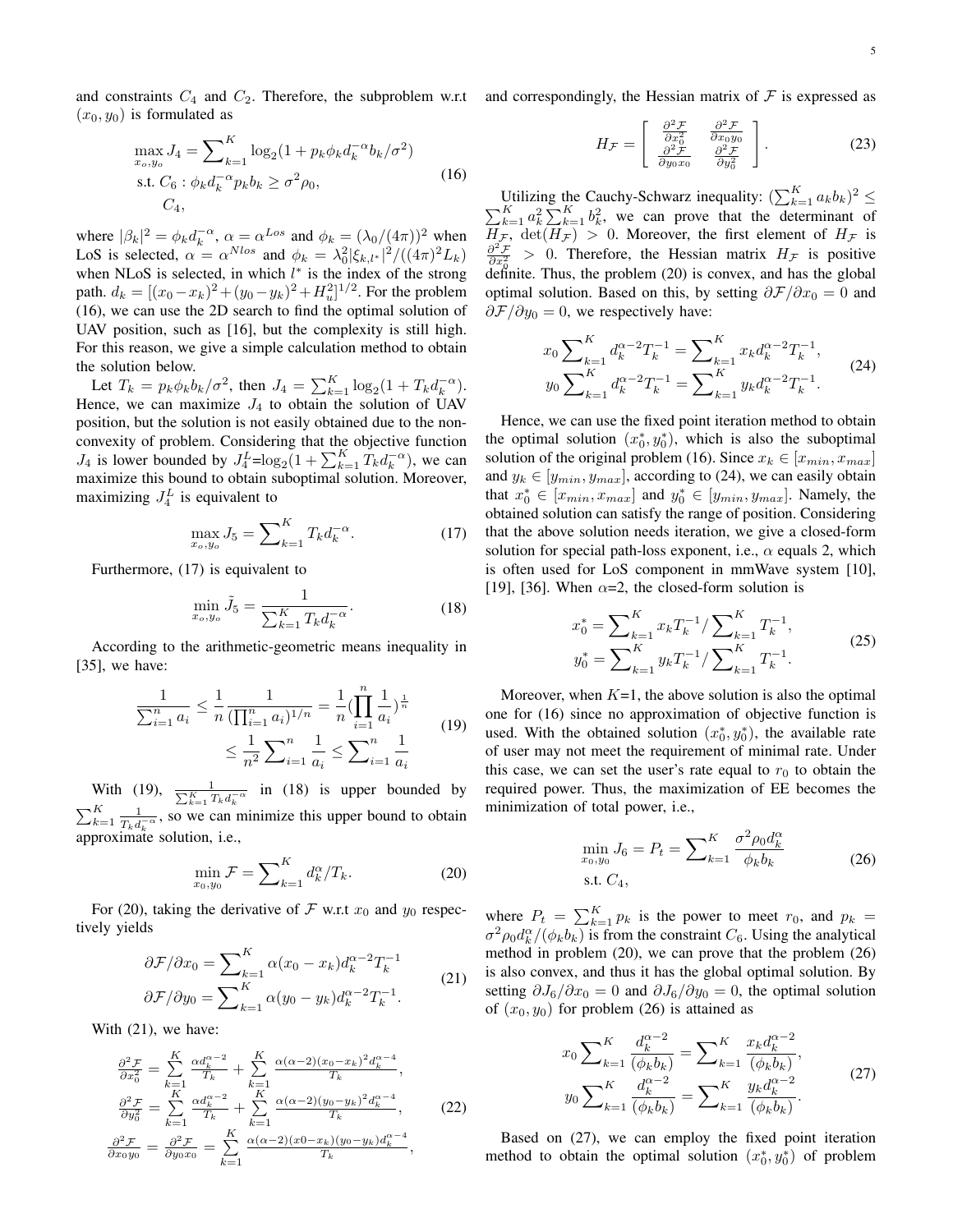(26). For (27), when  $\alpha = 2$ , the closed-form solution can be obtained, i.e.,

$$
x_0^* = \sum_{k=1}^K x_k (\phi_k b_k)^{-1} / \sum_{k=1}^K (\phi_k b_k)^{-1},
$$
  
\n
$$
y_0^* = \sum_{k=1}^K y_k (\phi_k b_k)^{-1} / \sum_{k=1}^K (\phi_k b_k)^{-1}.
$$
\n(28)

Under this case, the obtained total power may be beyond the maximum power for bad channel conditions, and the feasible solution may not exist.

Based on the analysis above, we can obtain the suboptimal position of UAV-BS for the original problem (8), and closedform position is also attained for special path-loss exponent of  $\alpha = 2$ , which will benefit the deployment of UAV. Thus, the multidimensional search in the existing references is avoided and the complexity is reduced.

#### *C. Solve the subproblem w.r.t p for fixed b and position*

Given the beam gain **b** and location  $(x_0, y_0)$  (corresponding  $|\beta_k|^2$  is given), the PA **p** is related to the objective function in (10) and constraints  $C_1$  and  $\tilde{C}_2$ . Based on this, the subproblem w.r.t p is formulated as

$$
\max_{\mathbf{p}} J_7 = \frac{\sum_{k=1}^{K} \log_2(1 + p_k |\beta_k|^2 b_k / \sigma^2)}{\varrho \sum_{k=1}^{K} p_k + P_c}
$$
 (29)

It is observed that the denominator in (29) is an affine function and the numerator is a concave function, while the constraint is linear. Thus, the problem (29) is strictly pseudoconvex, and will have a global solution. Hence, this problem can be well tackled by the CVX software, but the complexity is much higher. Considering the maximum power constraint  $C_1$  and minimal rate constraint  $C_2$ ,  $P_{max}$  needs to satisfy that  $P_{max} \ge \sum_{k=1}^{K} \frac{\sigma^2 \rho_0}{b_k |\beta_k|^2}$ . Otherwise, the feasible region is empty. Since  $(29)$  is a fractional problem, we can utilize the

fractional programming (FP) theory [37] to attain the optimal solution. Correspondingly, (29) is changed to an equivalent subtraction problem, i.e.,

$$
\max_{\mathbf{p}} J_8 = \sum_{k=1}^{K} \log_2(1 + p_k |\beta_k|^2 b_k / \sigma^2) - \varpi(\varrho \sum_{k=1}^{K} p_k + P_c)
$$
\ns.t.  $C_1$ ,  $\tilde{C}_2$ , (30)

where  $\varpi$  is a non-negative parameter. Let  $\mathcal{F}(\varpi)$ =max  $J_8(\mathbf{p}, \varpi)$ . It has been proved that the problems (30) and (29) are equivalent if and only if  $\mathcal{F}(\varpi^*)=0$  in terms of FP [37]. Thus, the problems (30) and (29) have the same solution. Therefore, we only need to optimize the equivalent problem (30) in order to achieve the solution of (29). Considering the constraint  $C_1$ , the Lagrangian of (30) is given by

$$
\max_{\mathbf{p}} J_9 = \sum_{k=1}^K \log_2(1 + p_k |\beta_k|^2 b_k / \sigma^2)
$$

$$
-\varpi(\varrho \sum_{k=1}^K p_k + P_c) + \nu(P_{max} - \sum_{k=1}^K p_k), \tag{31}
$$

where  $\nu$  is the Lagrange multiplier. With (31), the derivative of  $J_9$  w.r.t.  $p_k$  can be calculated as

$$
\frac{\partial J_9}{\partial p_k} = \frac{b_k |\beta_k|^2}{(\sigma^2 + p_k |\beta_k|^2 b_k) \log 2} - \varpi \varrho - \nu.
$$
 (32)

By setting  $\partial J_9 / \partial p_k = 0$ , the optimal power can be attained as

$$
p_k = \frac{1}{(\varpi \varrho + \nu) \log 2} - \frac{\sigma^2}{|\beta_k|^2 b_k}.
$$
 (33)

With (33), we have:

$$
p_1 + \frac{\sigma^2}{|\beta_1|^2 b_1} = p_2 + \frac{\sigma^2}{|\beta_3|^2 b_2} = \dots = p_K + \frac{\sigma^2}{|\beta_K|^2 b_K}.
$$
 (34)

From (34), it is found that the power is approximately equal for smaller  $\sigma^2$ . Let  $P = \sum_{k=1}^K p_k$  and  $\zeta_k = |\beta_k|^2 b_k / \sigma^2$ , then with (34), we can obtain:

$$
p_k = \frac{P}{K} + \frac{1}{K} \sum_{i=1}^{K} \frac{1}{\zeta_i} - \frac{1}{\zeta_k}.
$$
 (35)

Substituting (35) into the objective function in (29) yields

$$
J_7 = \frac{\sum_{k=1}^{K} \log(\frac{P\zeta_k}{K} + \frac{\zeta_k}{K} \sum_{i=1}^{K} \frac{1}{\zeta_i})}{(\varrho P + P_c) \log 2}.
$$
 (36)

Hence, using (36), the original problem (29) is transformed into the optimization problem w.r.t. *P*, i.e,

$$
\max_{P} J_{10} = \frac{\log(P + \sum_{i=1}^{K} \frac{1}{\zeta_i}) + \frac{1}{K} \sum_{k=1}^{K} \log(\zeta_k) - \log(K)}{(\varrho P + P_c) \log 2}
$$
  
s.t.  $P \le P_{max}$ , (37)

With (37), we can calculate *∂J*10*/∂P* as

$$
\frac{\partial J_{10}}{\partial P} = \frac{\frac{\varrho P + P_c}{P + \sum_{i=1}^{K} \zeta_i^{-1}} - \varrho \log(P + \sum_{i=1}^{K} \zeta_i^{-1}) - \varrho \Psi}{(\varrho P + P_c)^2 \log 2}, \quad (38)
$$

where  $\Psi = \frac{1}{K} \sum_{k=1}^{K} \log(\zeta_k) - \log(K)$ . By setting  $\partial J_{10}/\partial P = 0$ and using the Lambert *W* function [38], *P* can be attained as

$$
P^{o} = \exp\{W(e^{\Psi - 1}(\varrho^{-1}P_{c} - \sum_{i=1}^{K}\zeta_{i}^{-1})) + 1 - \Psi\}. (39)
$$

Considering the maximum power constraint, the optimal *P* can be rewritten as  $P^* = \min(P^o, P_{max})$ . Substituting this into (35) gives

$$
p_k = \frac{P^*}{K} + \frac{1}{K} \sum_{i=1}^{K} \frac{1}{\zeta_i} - \frac{1}{\zeta_k}.
$$
 (40)

From (40), we can find that when  $\zeta_k$  is small,  $p_k$  is also small. Thus, for the users with small  $p_k$ , their rate may not meet the requirement of  $r_0$ . Based on this, we can set these users' rate equal to  $r_0$  to obtain the corresponding PA. Hence, by sorting  $\zeta_k$  in descending order (i.e.,  $\zeta_1 > ... > \zeta_K$ ), the *{pk}* can be re-expressed as

$$
p_k = \frac{P^* - \sum_{i=K_0+1}^{K} \rho_0 \zeta_i^{-1}}{K_0} + \frac{1}{K_0} \sum_{i=1}^{K_0} \frac{1}{\zeta_i} - \frac{1}{\zeta_k}, k = 1, ..., K_0,
$$
  
and  $p_k = \rho_0/\zeta_k,$  (41)

where  $K_0$  can be determined by the following procedure. Let  $U_n = \sum_{i=1}^n \zeta_i^{-1}$  and  $V_n = \sum_{i=n+1}^K \rho_0 \zeta_i^{-1}$ . Starting from  $n =$ K, compute  $p_n(\zeta_n) = \frac{P^*-V_n}{n} + \frac{U_n}{n} - \frac{1}{\zeta_n}$ . If  $p_n(\zeta_n) \ge \rho_0 \zeta_n^{-1}$ ,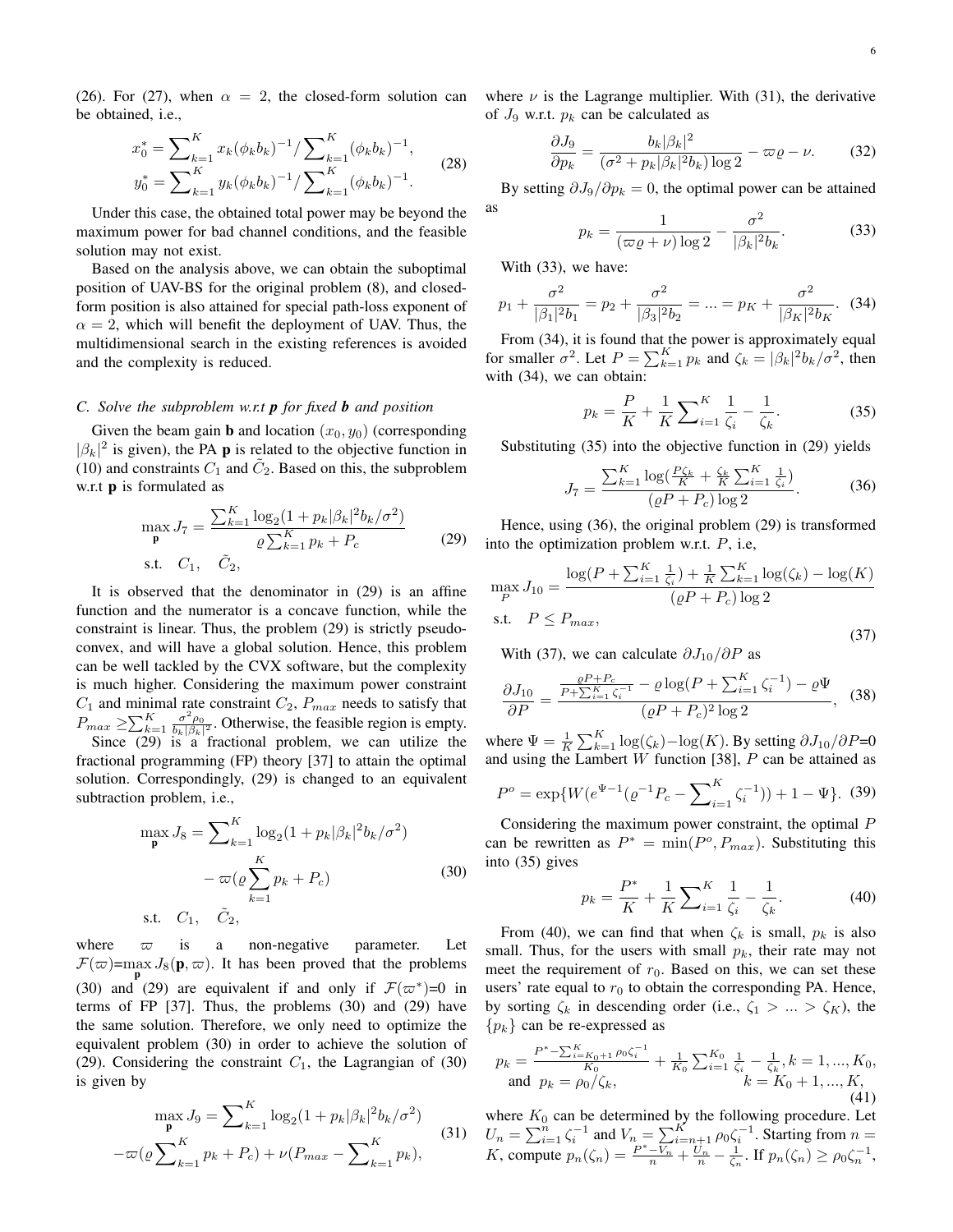then  $K_0 = n$ , otherwise, compute  $U_{n-1} = U_n - \zeta_n^{-1}$  and  $V_{n-1} = V_n + \rho_0 \zeta_n^{-1}$ , set  $n = n-1$ , and repeat the calculation of  $p_n(\zeta_n)$  until it is not less than  $\rho_0 \zeta_n^{-1}$ .

Given the beam gain **b**, position  $\{x_0, y_0\}$  and PA **p**, the BCD method is employed to update their values iteratively until the algorithm converges. As a result, the optimized beam gain coefficients, position and PA coefficients are respectively attained. This joint design scheme for position optimization is referred as joint-scheme1 for ease of presentation. The specific procedure is summarized in Algorithm 1

Algorithm 1 Joint design algorithm for joint-scheme1

- 1: **Initialize**: Tolerance  $\epsilon > 0$ , iteration index *i*=0, initial value  $\{ {\bf p}^{(0)}, (x_0^{(0)}, y_0^{(0)}) \}$
- 2: Compute  $\eta_{EE}^{(0)}$  by (7);
- 3: repeat
- 4:  $i = i + 1;$ 5: Update **b**<sup>(*i*)</sup> for fixed **p**<sup>(*i*-1)</sup> and  $(x_0^{(i-1)}, y_0^{(i-1)})$  according to (15);
- 6: Update  $(x_0^{(i)}, y_0^{(i)})$  for fixed **b**<sup>(*i*)</sup> and **p**<sup>(*i*-1)</sup> according to (24) or (27);

7: Update  $\mathbf{p}^{(i)}$  for fixed  $\mathbf{b}^{(i)}$  and  $(x_0^{(i)}, y_0^{(i)})$  according to (41);

8: Compute  $\eta_{EE}^{(i)}$  by (7);

9: **until**  $|\eta_{EE}^{(i)} - \eta_{EE}^{(i-1)}| < \epsilon$ 

10: **Output:** Suboptimal solution  $\{ \mathbf{b}^{(i)}, \mathbf{p}^{(i)}, (x_0^{(i)}, y_0^{(i)}) \}.$ 

## IV. JOINT OPTIMIZATION DESIGN OF BF AND PA

In this section, we give the joint design of beamforming and PA for maximizing EE, based on the UAV position attained by Algorithm 1.

## *A. BF design given PA*

Given the UAV position, the original problem (8) is simplified as

$$
\max_{\mathbf{p}, \mathbf{w}} J_1 = \frac{\sum_{k=1}^{K} \log_2(1 + p_k | \mathbf{h}_k^H \mathbf{w} |^2 / \sigma^2)}{\varrho \sum_{k=1}^{K} p_k + P_c}
$$
\n142

\n15.1

Given the PA  $\bf{p}$  (the initial  $\bf{p}$  may be from Algorithm 1), the above problem can be simplified as the optimization of w only, i.e.,

$$
\max_{\mathbf{w}} J_{11} = \sum_{k=1}^{K} \log_2(1 + p_k |\mathbf{h}_k^H \mathbf{w}|^2 / \sigma^2)
$$
 (43)

Then, we transform the problem (43) into:

$$
\max_{\mathbf{w}, \{z_k\}} J_{12} = \sum_{k=1}^{K} \log_2(1 + p_k z_k^2 / \sigma^2)
$$
  
s.t.  $C_7 : z_k = |\mathbf{h}_k^H \mathbf{w}|$  (44)  
 $C_8 : z_k \ge (\rho_0 \sigma^2 / p_k)^{1/2}, C_3.$ 

Given the w, problem (44) is simplified as the one w.r.t.  $z_k$  only. Under this case, the objective function in (44) is concave w.r.t.  $z_k$  (considering  $\sigma^2$  is smaller in general), and the constraints are linear, therefore the problem (44) is convex. Thus, it has the optimal solution. In order to tackle the equality constraint, we employ the penalty function method in [39] to add a quadratic penalty term into the objective function of (44), which yields the following optimization problem:

$$
\max_{\{z_k\}} J_{13} = \sum_{k=1}^{K} \log(1 + p_k z_k^2 / \sigma^2)
$$

$$
- \frac{1}{2} \varsigma^{(u-1)} \sum_{k=1}^{K} (z_k - |\mathbf{h}_k^H \mathbf{w}|)^2
$$
(45)  
s.t.  $C_8$ ,

where  $\zeta^{(u-1)}$  is the penalty variable of the  $u-1$  iteration, which is updated by  $\zeta^{(u)} = \tau \zeta^{(u-1)}(\tau > 1)$ .

Let  $\delta_k = |\mathbf{h}_k^H \mathbf{w}|$ , then with (45), we can calculate  $\partial J_{13}/\partial z_k$ as  $\partial J_{13}$ 

$$
\frac{\partial J_{13}}{\partial z_k} = \frac{2p_k z_k}{\sigma^2 + p_k z_k^2} - \varsigma (z_k - \delta_k),\tag{46}
$$

where  $\zeta^{u-1}$  is simplified as  $\zeta$  for convenient calculation. By setting  $\partial J_{13}/\partial z_k = 0$ , we have:

$$
p_k z_k^3 - \delta_k p_k z_k^2 + (\sigma^2 - 2p_k \varsigma^{-1}) z_k - \delta_k \sigma^2 = 0.
$$
 (47)

It is a cubic equation w.r.t.  $z_k$ . For a cubic equation shown as (48), it has three solutions.

$$
At3 + Bt2 + Ct + D = 0 \t(t \ge 0).
$$
 (48)

This equation can be solved by the Cardan formula, and corresponding three solutions are given by

$$
t_1 = \Phi + \Psi - B/(3A),
$$
  
\n
$$
t_2 = \nu \Phi + \nu^2 \Psi - B/(3A),
$$
  
\n
$$
t_3 = \nu^2 \Phi + \nu \Psi - B/(3A),
$$
\n(49)

where  $\tau = \frac{3AC - B^2}{3A^2}$ ,  $\mu = \frac{27A^2D - 9ABC + 2B^3}{27A^3}$ ,  $\nu = \frac{-1 + \sqrt{3}i}{2}$ ,  $E = \sqrt{(\frac{\mu}{2})^2 + (\frac{\tau}{3})^3}, \Phi = \sqrt[3]{-\frac{\mu}{2} + \Xi}, \text{ and } \Psi = \sqrt[3]{-\frac{\mu}{2} - \Xi}.$ *Lemma 1:* Equation (48) has one or three positive real-

valued solution when  $A > 0$  and  $D < 0$ . *Proof:* Please see Appendix B.

Because  $A = p_k > 0$  and  $D = -\delta_k \sigma^2 < 0$ , equation (47) has one or three positive real-valued solutions. Considering the noise power  $\sigma^2$  is smaller in general,  $C = \sigma^2 - 2p_k \varsigma^{-1}$  will be smaller than zero. Thus, (47) has one positive real-valued solution,  $z_k^*$ . If (47) has three positive real-valued solutions, the biggest one is  $z_k^*$  as we need it to maximize the objective function and meet the requirement of  $r_0$ . Due to the constraint of  $C_8$ , for  $z_k < z_k^0$ ,  $z_k$  is updated as  $z_k^* = z_k^0$ , where  $z_k^0 =$  $(\rho_0 \sigma^2 p_k^{-1})^{1/2}$  is from  $C_8$ .

With the obtained  $z_k$ , we update the **w**, and corresponding subproblem w.r.t w is formulated as

$$
\min_{\mathbf{w}} J_{14} = \sum_{k=1}^{K} (z_k - |\mathbf{h}_k^H \mathbf{w}|)^2
$$
  
s.t.  $C_3 : |[\mathbf{w}]|_m = 1/\sqrt{M}, m = 1, ...M.$  (50)

 $\sum_{k=1}^{K} (z_k - |\mathbf{h}_k^H \mathbf{w}|)^2 = \sum_{k=1}^{K} z_k^2 - 2z_k |\mathbf{h}_k^H \mathbf{w}| +$  $|\mathbf{h}_k^H \mathbf{w}|^2$ , and  $z_k$  is known, the problem  $J_{14}$  is equivalent to

$$
\min_{\mathbf{w}} J_{15} = \sum_{k=1}^{K} |\mathbf{h}_{k}^{H} \mathbf{w}|^{2} - 2z_{k} |\mathbf{h}_{k}^{H} \mathbf{w}|
$$
\n51)

Utilizing the inequality  $|a||b| \geq Re\{ab^*\}$ , then we have: *|***h**  $\{H_k^H \mathbf{w}^{(r-1)} | \geq \text{Re}\{\mathbf{h}_k^H \mathbf{w} \mathbf{w}^{(r-1)H} \mathbf{h}_k\}$  [40],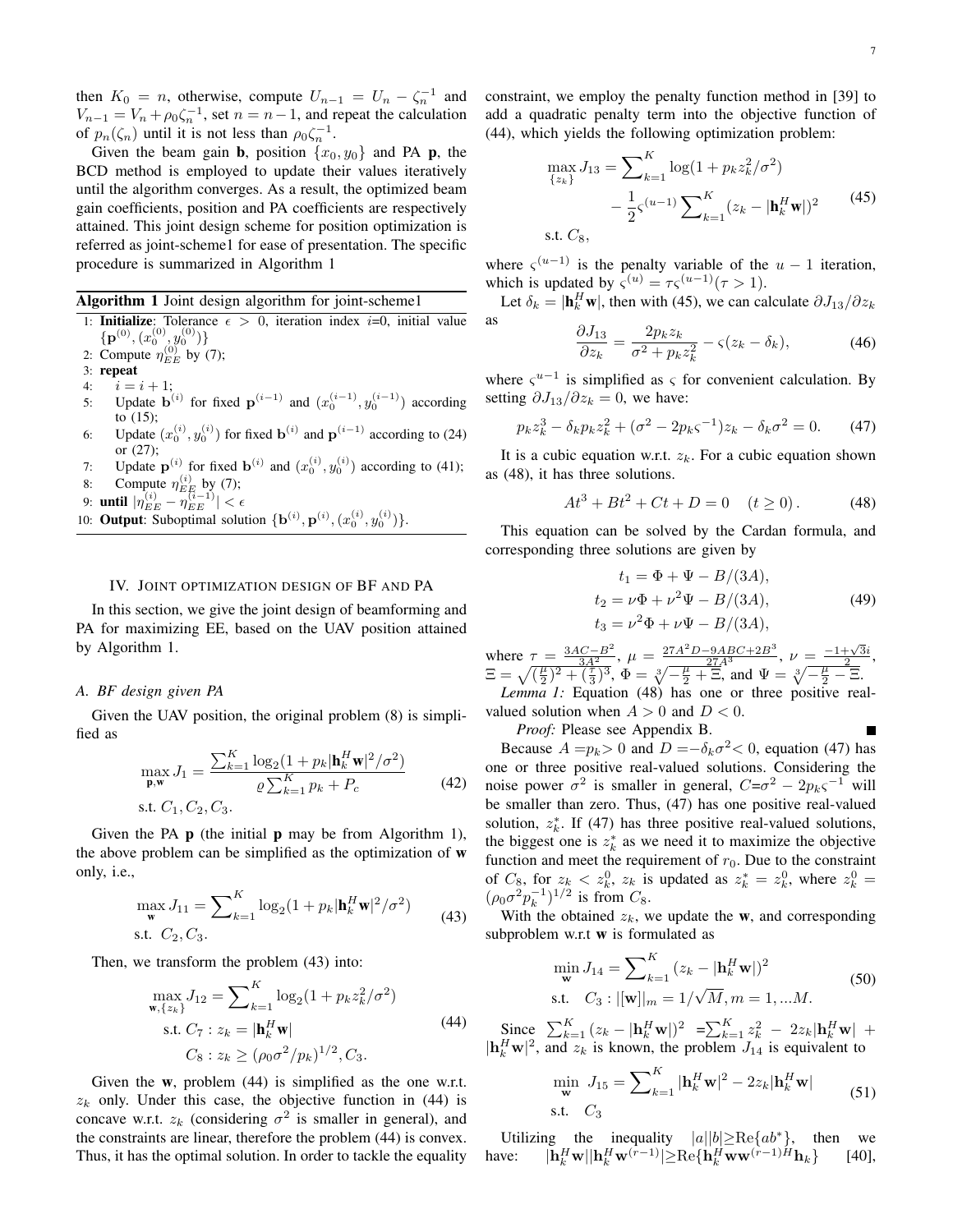where  $\mathbf{w}^{(r-1)}$  is  $(r-1)$ -th iteration of **w**. Thus,  $|\mathbf{h}_k^H \mathbf{w}| \geq \text{Re}\{\mathbf{h}_k^H \mathbf{w} \mathbf{w}^{(r-1)H} \mathbf{h}_k\} / |\mathbf{h}_k^H \mathbf{w}^{(r-1)}|.$  With this result, the convex majorization problem for (51) is given by

$$
\min_{\mathbf{w}} J_{16} = \sum_{k=1}^{K} |q_k - \mathbf{h}_k^H \mathbf{w}|^2
$$
  
=  $\mathbf{w}^H \mathbf{F} \mathbf{w} - 2 \operatorname{Re}\{\mathbf{w}^H \mathbf{f}\} + \sum_{k=1}^{K} |q_k|^2,$  (52)  
s.t.  $C_3$ ,

where  $q_k = z_k \mathbf{h}_k^H \mathbf{w}^{(r-1)}/|\mathbf{h}_k^H \mathbf{w}^{(r-1)}|$ ,  $\mathbf{F} = \sum_{k=1}^K \mathbf{h}_k \mathbf{h}_k^H$ , and  $\mathbf{f} = \sum_{k=1}^{K} \mathbf{h}_k q_k$ .

The tight upper bound of  $w^H F w$  at *r*-th iteration in Majorization-Minimization (MM) algorithm [40] is given by

$$
\mathbf{w}^H \mathbf{F} \mathbf{w} \leqslant \mathbf{w}^H \tilde{\mathbf{F}} \mathbf{w} - 2 \operatorname{Re} \left\{ \mathbf{w}^H \mathbf{v}^{(r-1)} \right\} + \mathbf{w}^{(r-1)H} \mathbf{v}^{(r-1)}
$$
\n(53)

where  $\mathbf{v}^{(r-1)} = (\mathbf{\tilde{F}} - \mathbf{F})\mathbf{w}^{(r-1)}$ ,  $\mathbf{\tilde{F}} = \lambda_{\max}(\mathbf{F})\mathbf{I}_M$ , and  $\lambda_{\text{max}}(\mathbf{F})$  is the maximum eigenvalue of **F**, and is from the eigenvalue decomposition (EVD) of **F**. For the feasible solution **w** in (52),  $\mathbf{w}^H \tilde{\mathbf{F}} \mathbf{w} = \lambda_{\text{max}}(\mathbf{F})$  is a constant.

Discarding the constants independent of **w**, problem (52) is approximated as

$$
\max_{\mathbf{w}} J_{17} = \text{Re}\{\mathbf{w}^{H}\tilde{\mathbf{v}}^{(r-1)}\}
$$
\n
$$
\text{s.t.} C_3,
$$
\n(54)

where  $\tilde{\mathbf{v}}^{(r-1)} = \mathbf{v}^{(r-1)} + \mathbf{f}$ . Then problem (54) can be divided into *M* subproblem as

$$
\max_{\psi_m} J_{18} = \cos\left(\varphi_m^{(r-1)} - \psi_m\right)
$$
\ns.t.  $0 \le \psi_m \le 2\pi$ , (55)

where  $\varphi_m^{(r-1)}$  and  $\psi_m$  are the phases of  $(\tilde{\mathbf{v}}^{(r-1)})_m$  and  $(\mathbf{w})_m$ , respectively. Obviously, the optimal solution of (55) is  $\psi_m^o =$  $\varphi_m^{(r-1)}$ . Thus, the optimal solution of (54) is

$$
\mathbf{w}^o = \frac{1}{\sqrt{M}} [\exp(j\psi_1^o), ..., \exp(j\psi_M^o)]^T
$$
 (56)

Based on the obtained  $\mathbf{w}^{\circ}$  and  $\{z_k\}$ , the BCD method is exploited to update their values iteratively until they converge. As a result, the near-optimal  $w^{\circ}$  and  $\{z_k\}$  are achieved, respectively for the given PA. Correspondingly, the algorithm realization for solving problem (44) is illustrated as Algorithm 2, and this BF scheme is referred as sub-BF1 for easy presentation.

$$
\Gamma^{(r)} = \sum_{k=1}^{K} \log_2 \left( 1 + p_k (z_k^{(r)})^2 / \sigma^2 \right)
$$

$$
- \frac{1}{2} \varsigma^{(u-1)} \sum_{k=1}^{K} \left( z_k^{(r)} - |\mathbf{h}_k^H \mathbf{w}^{(r)}| \right)^2 \tag{57}
$$

$$
\Xi^{(r)} = \max_{k \in \{1, \dots K\}} \left\{ \left| z_k^{(r)} - |\mathbf{h}_k^H \mathbf{w}^{(r)}| \right| \right\},\tag{58}
$$

where  $z_k^{(r)}$  $\binom{r}{k}$  is the *r*-th iteration of  $z_k$ .

## Algorithm 2 Algorithm for solving subproblem (44)

1: **Initialize**: Tolerance  $\epsilon_1 > 0$ , iteration index *u*=0, inter tolerance  $\epsilon_2 > 0$ , inter iteration index *r*, penalty parameters  $\{\varsigma^{(0)} > 0, \tau > 0\}$ 1}, constraint violation  $\Xi^{(0)} = +\infty$ ;

$$
2: \text{repeat}
$$

- 3:  $u = u + 1;$
- 4: initial point  $\{w^{(0)}, z^{(0)}\}$ , the value of objective function  $\Gamma^{(0)} = 0$ , and  $r = 0$ ;
- 5: repeat 6:  $r = r + 1$ ; 7: Update  $\mathbf{z}^{(r)}$  for fixed  $\{\mathbf{w}^{(r-1)}\}$  according to (47)-(49); 8: Update  $\mathbf{w}^{(r)}$  for fixed  $\{\mathbf{z}^{(r)}\}$  according to (56); 9: Calculate  $\Gamma^{(r)}$  according to (57); 10: **until**  $\left| \Gamma^{(r)} - \Gamma^{(r-1)} \right| < \epsilon_2$  $\overline{\phantom{a}}$ 11: Calculate  $\Xi^{(r)}$  according to (58); 12: if  $\Xi^{(r)} \leq \epsilon_1$  then 13: **flag** = 1; 14: else 15: *ς*  $\zeta^{(u)} = \tau \zeta^{(u-1)}$ ;

16: end if

$$
17: \text{ until flag}=1
$$

18: **Output:** A suboptimal solution  $\{ \mathbf{w}^{(r)}, \mathbf{z}^{(r)} \}$  for (44).

## *B. PA design given BF*

Using the obtained BF w<sup>o</sup> above, we give the PA optimization in this subsection. Under this case, the optimization problem (42) is simplified as

$$
\max_{\mathbf{p}} J_{19} = \frac{\sum_{k=1}^{K} \log_2(1 + p_k | \mathbf{h}_k^H \mathbf{w}^o |^2 / \sigma^2)}{\varrho \sum_{k=1}^{K} p_k + P_c}
$$
(59)

For the problem (59), we can adopt the calculation method in section III-C to obtain the optimal PA, i.e, the  $\{p_k\}$  shown as (41), where  $\zeta_k$  is changed to  $\zeta_k = |\mathbf{h}_k^H \mathbf{w}^\circ|^2 / \sigma^2$ .

Based on the obtained BF vector and PA coefficients, using the BCD method, we can finally achieve the optimized BF and PA by iterative calculation. This joint design scheme is referred as joint-scheme2 for ease of presentation, and correspondingly, the algorithm procedure is summarized as Algorithm 3.

| Algorithm 3 Joint BF and PA algorithm for joint-scheme2 |  |  |  |  |
|---------------------------------------------------------|--|--|--|--|
|---------------------------------------------------------|--|--|--|--|

- 1: **Initialize**: Initial point  $\{p^{(0)}, w^{(0)}\}$ , tolerance  $\epsilon > 0$ , iteration index  $l = 0$ ,  $(x_0^*, y_0^*)$  given by Algorithm 1;
- 2: Compute  $\eta_{EE}^{(0)}$  by (7);
- 3: repeat
- 4:  $l = l + 1;$
- 5: Update  $\mathbf{w}^{(l)}$  for fixed  $\{\mathbf{p}^{(l-1)}\}$  according to Algorithm 2;
- 6: Update  $\mathbf{p}^{(l)}$  for fixed  $\{\mathbf{w}^{(l)}\}$  according to (41) with  $\zeta_k =$  $|\mathbf{h}_k^H \mathbf{w}^{(l)}|^2 / \sigma^2;$ <br>Compute  $x^{(l)}$

7: Compute 
$$
\eta_{EE}^{(l)}
$$
 by (7);

8: **until**  $|\eta_{EE}^{(l)} - \eta_{EE}^{(l-1)}| < \epsilon$ 

9: **Output:** Suboptimal solution  $\{w^{(l)}, p^{(l)}\}$ .

## *C. Suboptimal BF with low complexity*

It is found that the proposed Algorithm 3 needs threeloop iteration, where BF design needs two-loop iteration (see Algorithm 2), and the complexity may be high. For this reason,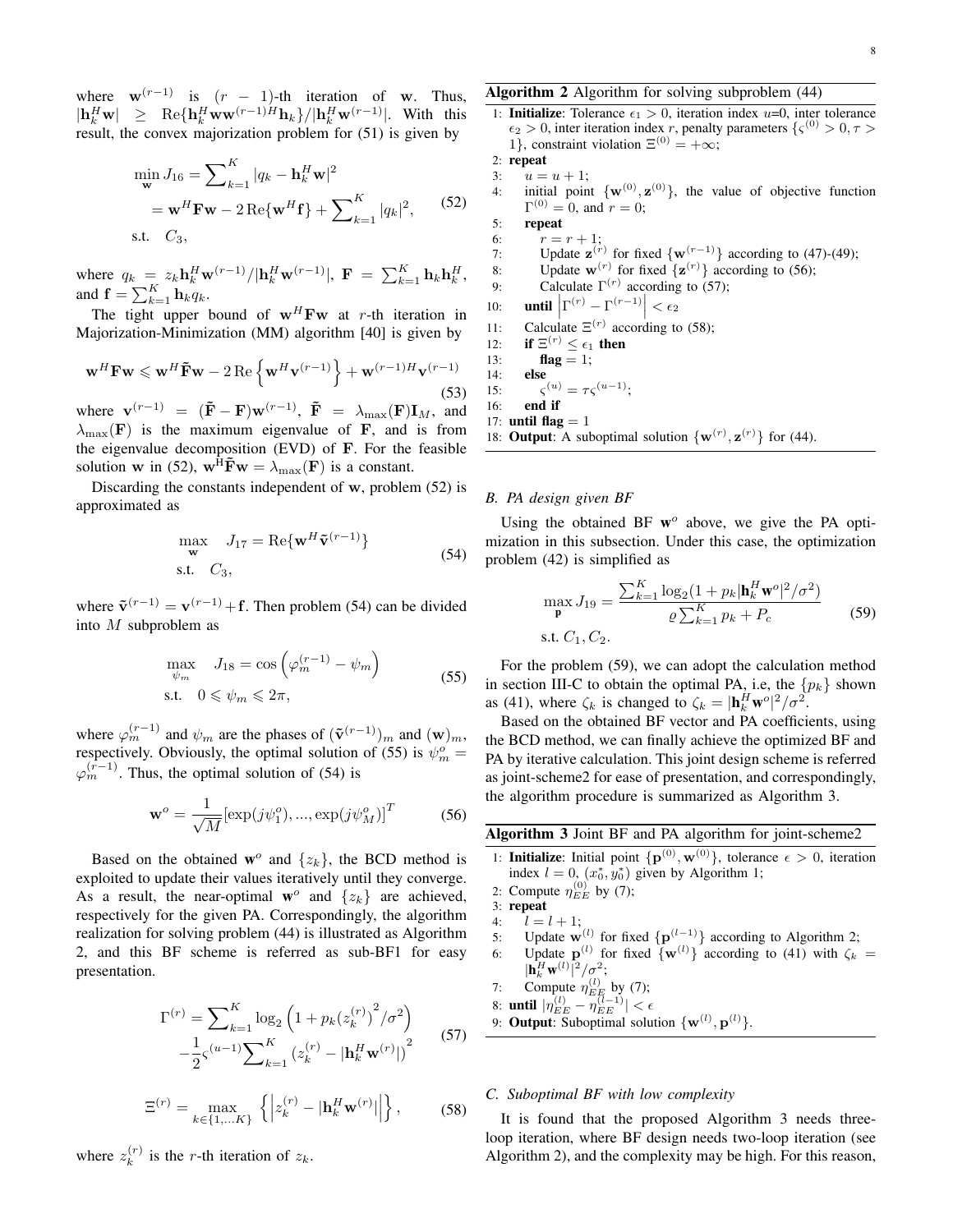in this subsection, we will give two suboptimal BF designs to lower the complexity.

Since the beam gain  ${b_k}$  is given by the Algorithm 1, we can exploit it to design low-complexity suboptimal BF. Let  $e_k = |\beta|^2_k b_k$ , then  $e_k \approx |\mathbf{h}_k^H \mathbf{w}|^2$  in terms of (9). By minimizing  $\sum_{k=1}^{K} (|\mathbf{h}_k^H \mathbf{w}| - \sqrt{\epsilon_k})^2$  subject to  $C_3$ , shown as (60), the suboptimal BF can be attained.

$$
\min_{\mathbf{w}} J_{20} = \sum_{k=1}^{K} (|\mathbf{h}_{k}^{H} \mathbf{w}| - \sqrt{e_{k}})^{2}
$$
\ns.t.

\n
$$
C_{3}.
$$
\n(60)

Using the derivation method shown in (50)-(56) and MM algorithm, the suboptimal **w** is obtained as

$$
\tilde{\mathbf{w}}^o = \frac{1}{\sqrt{M}} \left[ \exp(j\tilde{\psi}_1^o), \dots, \exp(j\tilde{\psi}_M^o) \right]^T, \tag{61}
$$

where  $\tilde{\psi}_m^o = \tilde{\varphi}_m^{(r-1)}$ ,  $\tilde{\varphi}_m^{(r-1)}$  is the phases of  $(\mathbf{\check{v}}^{(r-1)})_m$ , and **˘v** (*r−*1) is

$$
\mathbf{\check{v}}^{(r-1)} = \mathbf{v}^{(r-1)} + \mathbf{\tilde{f}} = (\mathbf{\tilde{F}} - \mathbf{F})\mathbf{w}^{(r-1)} + \sum_{k=1}^{K} \mathbf{h}_k c_k,
$$
\n(62)

where  $c_k = \sqrt{e_k} \mathbf{h}_k^H \mathbf{w}^{(r-1)}/|\mathbf{h}_k^H \mathbf{w}^{(r-1)}|$ .

Based on the (61) and (62), utilizing the iterative calculation, the final optimized BF can be obtained. This BF scheme is referred as sub-BF2 for easy presentation. Due to single-layer iteration and the closed-form solution for each iteration, this suboptimal BF2 has lower complexity than the suboptimal BF1, and only small performance loss is found. After obtaining  $\tilde{\mathbf{w}}^o$ , following the method in Section III-C, the PA  $\{b_k\}$  can be recalculated once to meet the rate requirement. Correspondingly, the algorithm realization is shown as Algorithm 4, and this joint scheme is referred as joint-scheme3.

Algorithm 4 Algorithm design for joint-scheme3

1: **Initialize**: Initial point  $\tilde{\mathbf{w}}^{(0)}$ , tolerance  $\epsilon > 0$ , iteration index  $r = 0$ , **b**,  $(x_0^*, y_0^*)$  and initial **p** are from Algorithm 1; 2: repeat 3:  $r = r + 1$ ; 4: Update  $\left[\tilde{\mathbf{w}}^{(r)}\right]$  according to (61); 5: until  $\|\tilde{\mathbf{w}}^{(r)} - \tilde{\mathbf{w}}^{(r-1)}\| < \epsilon$ ; 6: Compute **p** by (41) with  $\zeta_k = |\mathbf{h}_k^H \mathbf{\tilde{w}}^{(r)}|^2 / \sigma^2$ ; 7: Output: Suboptimal solution  $\{\tilde{\mathbf{w}}^{(r)}, \mathbf{p}\}.$ 

Considering that the above suboptimal BF2 still needs iteration, in the following, we present another lowcomplexity BF design with closed-form solution. Based on the obtained PA in Algorithm 1, the objective function in (43) is lower bounded by  $\sum_{k=1}^{K} \log_2(1 + p_k |\mathbf{h}_k^H \mathbf{w}|^2 / \sigma^2) \ge$  $\log_2(1 + \sum_{k=1}^K p_k |\mathbf{h}_k^H \mathbf{w}|^2 / \sigma^2)$ . By maximizing this lower bound, a suboptimal BF is attained. Based on this, the problem (43) becomes

$$
\max_{\mathbf{w}} J_{19} = \log_2(1 + \sum_{k=1}^{K} p_k |\mathbf{h}_k^H \mathbf{w}|^2 / \sigma^2)
$$
 (63)

The problem (63) is equivalent to

$$
\max_{\mathbf{w}} J_{20} = \frac{\sum_{k=1}^{K} p_k |\mathbf{h}_k^H \mathbf{w}|^2}{\sigma^2} = \frac{\mathbf{w}^H (\sum_{k=1}^{K} p_k \mathbf{h}_k \mathbf{h}_k^H) \mathbf{w}}{\sigma^2}
$$
  
s.t.  $C_2, C_3$ . (64)

The objective function  $J_{20}$  can be maximized by using the EVD, and the corresponding optimal  $w$  is expressed as  $\hat{\mathbf{w}}^o = \vec{\lambda}_{\text{max}} \left( \sum_{k=1}^K p_k \mathbf{h}_k \mathbf{h}_k^H \right)$ . Considering  $C_3$  constraint, the elements of the BF vector after CM normalization are given by

$$
[\hat{\mathbf{w}}^*]_m = \frac{[\hat{\mathbf{w}}^o]_m}{\sqrt{M} |[\hat{\mathbf{w}}^o]|_m}
$$
(65)

Thus, the BF **ˆw***<sup>∗</sup>* satisfies the CM constraint. Moreover, the closed-form suboptimal BF is attained. This BF scheme is referred as sub-BF3, and it has lower complexity than the above suboptimal BF1 and suboptimal BF2 because of closed-form solution. For single user  $(K=1)$ ,  $\hat{\mathbf{w}}^o$  is optimal solution for problem (43). Therefore, this sub-BF3 is more suitable for a few number of users. Based on the obtained **ˆw***<sup>∗</sup>* , using the calculation method in Algorithm 1, the PA *{bk}* is recalculated once to meet the minimal rate requirement. Specifical algorithm procedure is illustrated as Algorithm 5, and correspondingly, this joint scheme is referred as jointscheme4. Besides,  $\hat{\mathbf{w}}^*$  can also be used for the initial value of **w** in Algorithms 3 and 4 to reduce the iteration.

|  |  |  | Algorithm 5 Algorithm design for joint-scheme4 |
|--|--|--|------------------------------------------------|
|--|--|--|------------------------------------------------|

- 1: **Initialize**: Initial **p** and  $(x_0^*, y_0^*)$  given by Algorithm 1;
- 2: Calculate  $\hat{\mathbf{w}}$  by (65) with EVD;

3: Compute **p** by (41) with  $\zeta_k = |\mathbf{h}_k^H \hat{\mathbf{w}}|^2 / \sigma^2$ ;

4: **Output:** Suboptimal solution  $\{\hat{\mathbf{w}}, \mathbf{p}\}.$ 

#### V. SPECIAL CASES

In this subsection, we give the joint optimization of BF, PA and position under two special cases, where one is that only LoS component exists, and the other is that only NLoS component exists. For these two cases, we do not need to perform two-step optimization above, and can joint optimize the BF, PA and position directly.

For the first case, according to (4), we have:

$$
|\mathbf{w}^H \mathbf{h}_k^{Los}|^2 = (\lambda_0/(4\pi))^2 d_k^{-\alpha_{Los}} |\mathbf{w}^H \mathbf{a}(M, \theta_{k,0})|^2, \quad (66)
$$

and for the second case, we have:

$$
|\mathbf{w}^H \mathbf{h}_k^{Nlos}|^2 = (\lambda_0/(4\pi))^2 d_k^{-\alpha_{Nlos}} \times |\mathbf{w}^H \sum_{l=1}^{L_k} \xi_{k,l} \mathbf{a}(M, \theta_{k,l}) / \sqrt{L_k}|^2.
$$
 (67)

Thus, with (66) and (67), we can obtain:

$$
|\mathbf{w}^H \mathbf{h}_k|^2 = \tilde{c} d_k^{-\alpha} \tilde{b}_k,\tag{68}
$$

where  $\tilde{c} = (\lambda_0/(4\pi))^2$ ,  $\alpha = \alpha_{Nlos}$  and  $\tilde{b}_k = |\mathbf{w}^H \sum_{l=1}^{L_k} \xi_{k,l} \mathbf{a}(M, \theta_{k,l}) / \sqrt{L_k}|^2$  for the second case,  $\alpha = \alpha_{Los}$  and  $\vec{b}_k = |\mathbf{w}^H \mathbf{a}(M, \theta_{k,0})|^2$  for the first case.

In what follows, with (8) and (68), we provide the joint optimization of BF, PA and UAV position.

Firstly, we perform the optimization of BF given PA *{pk}* and position  $\{x_o, y_o\}$ . Under this case, we use the method in Section IV-A (i.e., suboptimal BF1 scheme) to obtain near optimal BF w *o* . Secondly, with the obtained BF and the given PA, we optimize the UAV position. Under this case, by substituting (68) into (8), one can then employ the method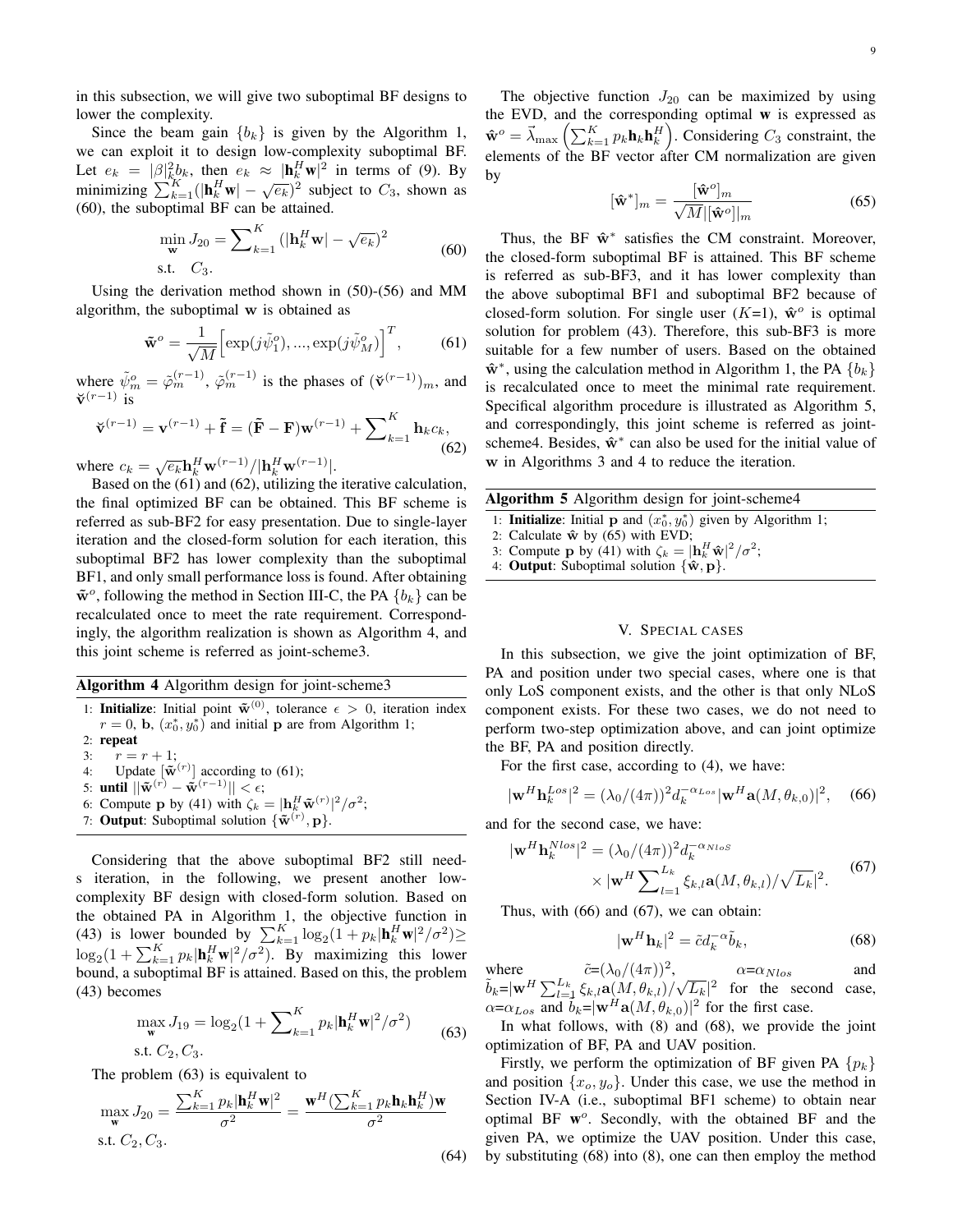in Section III-B to achieve the suboptimal position  $\{x_o^*, y_o^*\}$ . Thirdly, based on the obtained BF and UAV position, we optimize the PA. For this case, we can use the method in Section III-C to obtain the optimal PA coefficients  $\{p_k\}$ , shown as (41) with  $\zeta_k = |\mathbf{h}_k^H \mathbf{w}^{\circ}|^2 / \sigma^2$ . Finally, with the obtained BF **w**, position  $\{x_o, y_o\}$  and PA  $\{p_k\}$ , the BCD method is employed to update their values iteratively until the algorithm converges. As a result, the optimized BF, position and PA coefficients are respectively attained. Correspondingly, the joint design scheme (which is referred as joint-scheme5) is presented, and the algorithm realization is summarized in Algorithm 6.

Algorithm 6 Joint design algorithm of BF, position and PA for special cases

- 1: **Initialize**: Tolerance  $\epsilon > 0$ , iteration index *i*=0, initial value  $\{{\bf p}^{(0)},{\bf w}^{(0)},(x_0^{(0)},y_0^{(0)})\}$
- 2: Compute  $\eta_{EE}^{(0)}$  by (7);
- 3: repeat
- 4:  $i = i + 1;$
- 5: Update **w**<sup>(*i*)</sup> for fixed  $\{p^{(i-1)}\}$  and  $(x_0^{(i-1)}, y_0^{(i-1)})$  according to Algorithm 2;
- 6: Update  $(x_0^{(i)}, y_0^{(i)})$  for fixed **w**<sup>(*i*)</sup> and  $\mathbf{p}^{(i-1)}$  according to (24) or  $(27)$  by means of  $(68)$ ;
- 7: Update  $\mathbf{p}^{(i)}$  for fixed  $\mathbf{w}^{(i)}$  and  $(x_0^{(i)}, y_0^{(i)})$  according to (41) with  $\zeta_k = |\mathbf{h}_k^H \mathbf{w}^{(i)}|^2 / \sigma^2;$
- 8: Compute  $\eta_{EE}^{(i)}$  by (7);
- 9: **until**  $|\eta_{EE}^{(i)} \eta_{EE}^{(i-1)}| < \epsilon$
- 10: **Output:** Suboptimal solution  $\{\mathbf{w}^{(i)}, \mathbf{p}^{(i)}, (x_0^{(i)}, y_0^{(i)})\}.$

Besides, considering that the used suboptimal BF1 scheme needs two-loop iteration, we can use the suboptimal BF3 to replace the suboptimal BF1 for BF design. Correspondingly, the closed-form BF is obtained under the given PA and position. Thus, the complexity is greatly reduced.

#### VI. COMPLEXITY AND CONVERGENCE ANALYSIS

In this section, we firstly give the complexity analysis of the proposed algorithms. Regarding the Algorithm 1, it mainly involves the iteration of BCD method. For each iteration, *K* beam gains and PA coefficients as well as a pair of coordinates need to be computed. Therefore, the complexity is approximated as  $\mathcal{O}\left(I_1^{(1)}(2K+2I_1^{(2)})\right)$ , where  $I_1^{(1)}$  is the iterative number of BCD,  $I_1^{(2)}$  is iterative number of the fixed point iteration method (for the position) and is small, which equals one for  $\alpha=2$  (without iteration). In Algorithm 3, except including the complexity of Algorithm 1, the main calculation also involves three-loop iterations, EVD and matrix multiplication. Hence, the complexity is approximated as  $\mathcal{O}\left((M^3 + KM^2 + M^2 + K)I_2^{(2)}I_2^{(3)} + K)I_2^{(1)}\right)$  plus the complexity of Algorithm 1, where  $I_2^{(1)}$  is number of the outer iteration of BCD,  $I_2^{(2)}$  is the number of inner iteration of penalty function method, and  $I_2^{(3)}$  is the number of innermost iteration of BCD. Algorithm 4 mainly involves one-loop iteration, EVD and matrix multiplication, and corresponding complexity is approximated as  $\mathcal{O}((M^3 + KM^2 + M^2)I_3 + K)$  plus the complexity of Algorithm 1, where  $I_3$  is the iterative number of MM algorithm. Algorithm 5 mainly involves EVD and matrix multiplication, and corresponding complexity is approximated as  $\mathcal{O}(M^3 + KM^2 + M + K)$ plus the complexity of Algorithm 1. Hence, Algorithm 5 has lower complexity than Algorithms 3 and 4, and Algorithm 4 also has lower complexity than Algorithm 3. Besides, Algorithm 6 mainly involves three-loop iterations, EVD and matrix multiplication. Hence, the complexity is approximated as  $\mathcal{O}\left((M^3 + KM^2 + M^2 + K)I_6^{(2)}I_6^{(3)} + K + 2I_6^{(4)})I_6^{(1)}\right),$  $I_6^{(1)}$  is number of the outer iteration of BCD,  $I_6^{(2)}$  is the number of inner iteration of penalty function method,  $I_6^{(3)}$ is the number of innermost iteration of BCD, and  $I_6^{(4)}$  is the number of inner iteration of the fixed point iteration method, and it is one for  $\alpha = 2$ .

In what follows, we will analyze the convergence of Algorithm 1 and Algorithm 3. Firstly, Algorithm 1 is considered. We divide the original problem (10) into three subproblems and optimize the beam gain **b**, UAV position  $\Theta = \{x_0, y_0\}$  and PA **p** alternately by solving the subproblems (11), (16) and (29). For easy analysis, we define  $f(\mathbf{b}, \Theta, \mathbf{p})$  as the objective function of optimization variables b*,* Θ*,* p.

In step (5) of Algorithm 1, with given variables  $\Theta^{(r-1)}$ , **p**<sup>(*r*−1)</sup>, we can obtain the optimal **b**<sup>(*r*)</sup> by solving problem (11). Thus, we have:

$$
f(\mathbf{b}^{(r)}, \Theta^{(r-1)}, \mathbf{p}^{(r-1)}) \ge f(\mathbf{b}^{(r-1)}, \Theta^{(r-1)}, \mathbf{p}^{(r-1)}),
$$
\n(69)

where *r* is the iterative index.

In step (6) of Algorithm 1, with given variables  $\mathbf{b}^{(r)}$ ,  $\mathbf{p}^{(r-1)}$ , we can obtain the optimal  $\Theta^{(r)}$  by solving problem (20). Thus, it guarantees that

$$
f(\mathbf{b}^{(r)}, \Theta^{(r)}, \mathbf{p}^{(r-1)}) \ge f(\mathbf{b}^{(r)}, \Theta^{(r-1)}, \mathbf{p}^{(r-1)}),
$$
 (70)

In step (7) of Algorithm 1, with given variables  $\mathbf{b}^{(r)}$ ,  $\Theta^{(r)}$ , we can obtain the optimal  $p^{(r)}$  by solving problem (29). Thus, it follows that

$$
f(\mathbf{b}^{(r)}, \Theta^{(r)}, \mathbf{p}^{(r)}) \ge f(\mathbf{b}^{(r)}, \Theta^{(r)}, \mathbf{p}^{(r-1)}),\tag{71}
$$

Substituting (69) and (70) into (71) yields

$$
f(\mathbf{b}^{(r)}, \Theta^{(r)}, \mathbf{p}^{(r)}) \ge f(\mathbf{b}^{(r-1)}, \Theta^{(r-1)}, \mathbf{p}^{(r-1)}), \qquad (72)
$$

The above results indicate that the objective value is increasing after each iteration. Moreover, because of the limited power, the sum rate is also limited. Thus, the EE (i.e., objective value) is upper-bounded. Hence, the proposed Algorithm 1 can be guaranteed to converge.

Similarly, we can analyze the convergence of Algorithm 3. Namely, based on the analytical method above, we can obtain:

$$
\begin{aligned} \Upsilon_1 &: f(\mathbf{w}^{(l)}, \mathbf{p}^{(l-1)}) \ge f(\mathbf{w}^{(l-1)}, \mathbf{p}^{(l-1)}), \\ \Upsilon_2 &: f(\mathbf{w}^{(l)}, \mathbf{p}^{(l)}) \ge f(\mathbf{w}^{(l)}, \mathbf{p}^{(l-1)}) \end{aligned} \tag{73}
$$

where *l* is iterative index,  $\Upsilon_1$  holds due to the iterative convergence of Algorithm 2, and  $\Upsilon_2$  holds because the obtained  $\mathbf{p}^{(l)}$  is the optimal solution of the problem (59). With (73), we have:

$$
f(\mathbf{w}^{(l)}, \mathbf{p}^{(l)}) \ge f(\mathbf{w}^{(l-1)}, \mathbf{p}^{(l-1)}),
$$
 (74)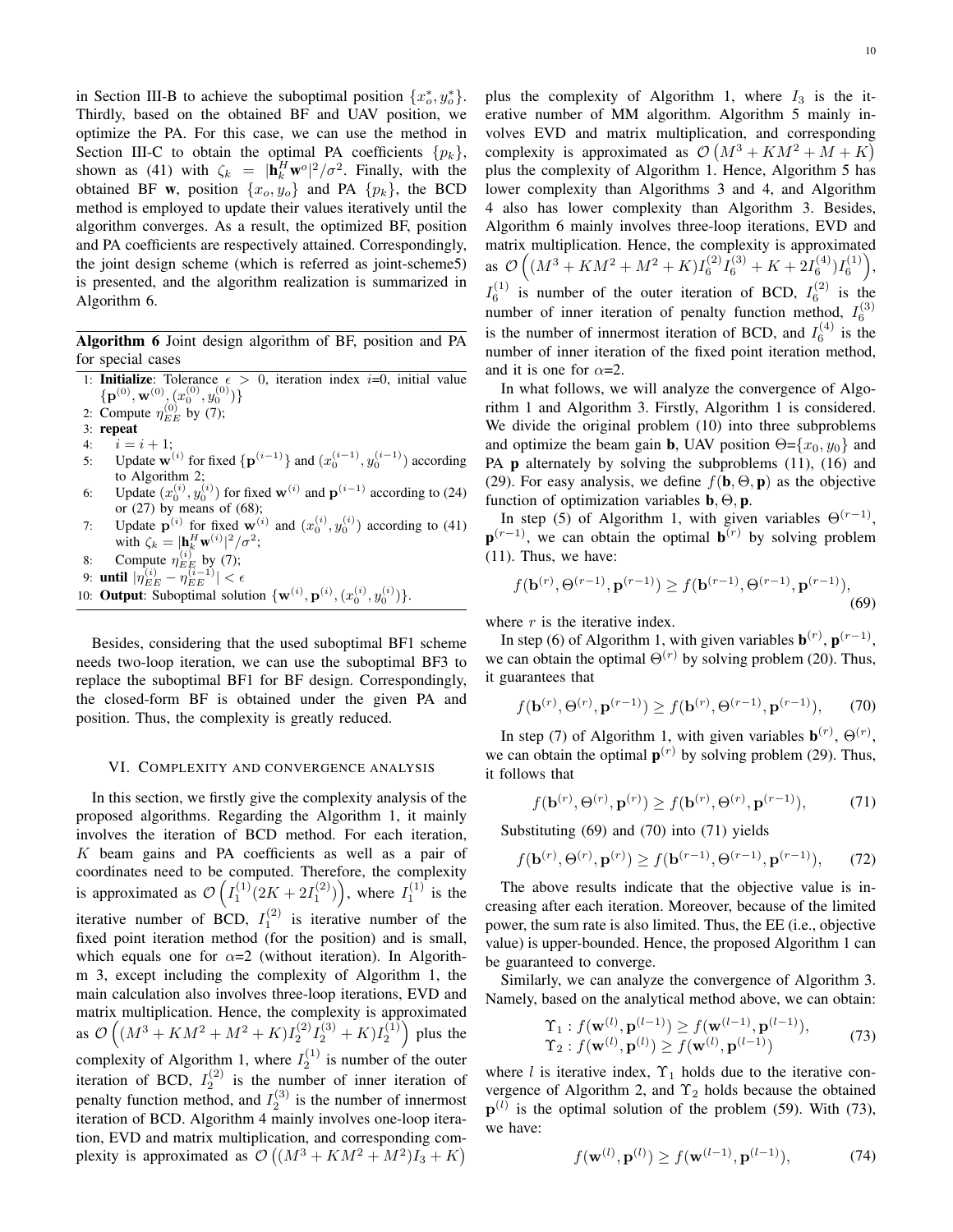The above results show that the objective value is increasing after each iteration. Moreover, the objective function of the problem (42) is also upper-bounded due to the limited power. As a result, the proposed Algorithm 3 can be guaranteed to converge.

## VII. SIMULATION RESULTS

In this section, we evaluate the EE performance of the proposed joint schemes for multiuser UAV-mmWave systems through simulation. Unless otherwise specified, the main parameters in simulations are listed in Table I. The ground users are uniformly and randomly distributed in a square geographical area of  $[0, 200m] \times [0, 200m]$ , the carrier frequency is 28 GHz,  $L_k=3$  ( $k=1,\dots,K$ ), and  $\sigma^2=104$ dBm. The simulation results are obtained by  $10^4$  channel realizations, and are shown in Figs.2-11. In simulation, the computer we used is an Intel Xeon E5-4610 v4 1.80GHz and 32G RAM.

TABLE I THE SIMULATION PARAMETERS

| <b>Values</b>                              |
|--------------------------------------------|
| $H_u = 200m$                               |
| $M=32$                                     |
| $K=3$                                      |
| $r_0 = 1bps/Hz$                            |
| $\alpha_{LoS} = 2$ , $\alpha_{NLoS} = 2.9$ |
| $\kappa = 0.38$                            |
| $P_{BB} = 200mW$                           |
| $P_{RF} = 300mW$                           |
| $P_{PS} = 40mW$                            |
|                                            |



Fig. 2. EE of the system with different antenna numbers

In Fig. 2, we plot the EE of the system with different joint schemes, where the proposed joint-scheme1 and jointscheme2, the particle swarm optimization (PSO) scheme [41] with 2D search of position as a benchmark are compared, and *M*=8, 16, 32. From Fig. 2, it is found that the proposed joint-scheme2 can achieve almost the same EE performance as joint-scheme1 for different *M*. Moreover, these two scheme have the EE very close to the benchmark provided by the PSO scheme, but the formers have lower complexity than the PSO scheme due to the poor computational efficiency of the latter. Besides, with the increase of *M*, the EE becomes smaller. The reason is that the effect of total power consumption on the EE performance becomes more obvious than the achievable sum rate when *M* is larger (under this case, total power consumption becomes larger as well since the power consumption of *M* phase shifter is included, which results in larger power consumption). The results above verifies the effectiveness of the proposed schemes.



Fig. 3. EE of the system with different user numbers

Fig. 3 illustrates the EE of the system with different numbers of users, where  $K=1$ , 2, and three joint design schemes (i.e., joint-scheme2, joint-scheme3 and joint-scheme4) are compared. To assess the validity of the proposed position optimization scheme, the 2D search scheme based on Algorithm 3 is also compared (where the optimal position is attained by the 2D search method). As shown in Fig. 3, the jointscheme2 achieves higher EE than the joint-scheme3 and jointscheme4 because near-optimal BF and optimal PA are used. However, the latter two has lower complexity than the former. Besides, the joint-scheme4 has slightly higher EE than the joint-scheme3. This is because the former is more useful for a few number of users, and can obtain near-optimal BF for single user. It is found that joint-scheme2 with our suboptimal position can obtain the EE very close to that with 2D search method, but the complexity is much lower than the latter since the latter uses exhaustive search. Moreover, the same EE is attained for  $K=1$  because the obtained position is also optimal under this case. Furthermore, the EE increases with the increase of  $K$ , i.e., the EE with  $K=2$  is higher than that with  $K=1$  due to more users supported. The above results show that the proposed schemes are valid for different numbers of users.

Fig. 4 gives the EE of the system with different BF schemes for different antenna numbers, where *M*=32, 64, and the joint-scheme2 with sub-BF1, joint-scheme3 with sub-BF2 and joint-scheme4 with sub-BF3 are compared. Also, the joint scheme2 with the BF generated by ABC algorithm (BF-ABC) in [16] is used for comparison. It is observed that the proposed joint-scheme2 with sub-BF1 can obtain almost the same EE as that with BF-ABC, but the complexity is lower than the latter due to higher complexity of this smart algorithm, which can also be seen from the run time in Table II. Moreover,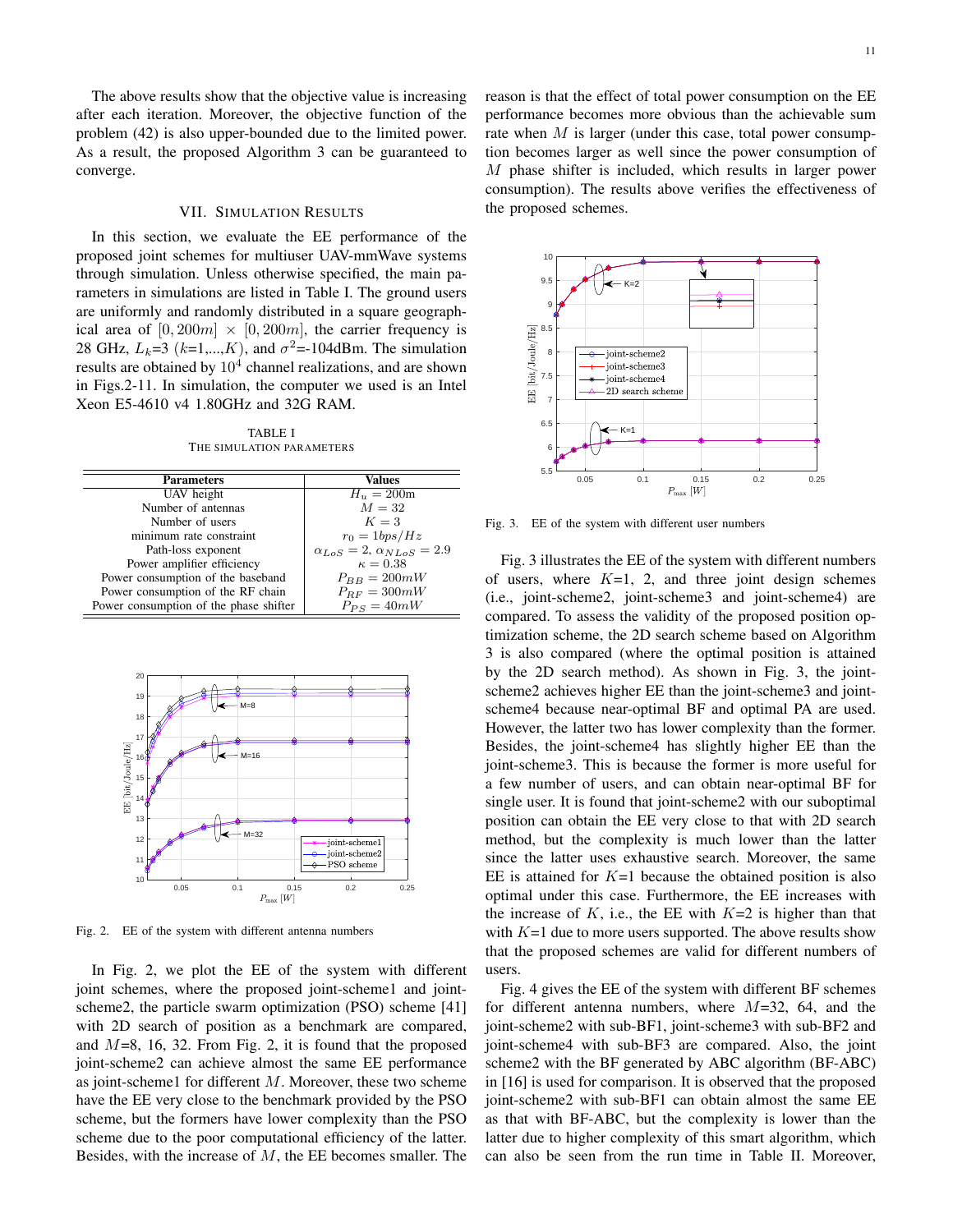

Fig. 4. EE of the system with different BF schemes

TABLE II COMPARISON OF AVERAGE RUN TIME FOR DIFFERENT SCHEMES

|           | average run time |           | average run time |
|-----------|------------------|-----------|------------------|
| $sub-BF1$ | 0.56s            | $sub-BF2$ | 0.041s           |
| $sub-BF3$ | 0.017s           | BF-ABC    | 10.61s           |

the joint-scheme2 slightly outperforms the joint-scheme3 and joint-scheme4 since near-optimal BF is employed, but its complexity is higher than the latter two because three-loop iterations are needed. Besides, for  $M = 64$ , joint-scheme3 has slightly higher EE than joint-scheme4, but for  $M = 32$ , the latter has slightly higher EE than the former.

In Table II, we give the comparison of average run time of four schemes in Fig. 4. From Table II, it is found that the BF-ABC scheme needs longer run time because of much higher complexity. Moreover, the sub-BF1 also has longer run time than the sub-BF2 and sub-BF3 due to the three-loop iterations. Besides, the sub-BF3 has less run time than the sub-BF2 since closed-form BF can be provided. The above results is in accordance with the complexity analysis in Section VI.



Fig. 5. EE of the system with different rate constraints

Fig. 5 depicts the EE of the system with joint-scheme2 for different minimum rate requirements, where  $r_0$ =0, 6, 6.5,

7bps/Hz. As shown in Fig. 5, the EE decreases as the minimum rate constraint  $r_0$  increases. This is because more power will be required to maintain higher rate constraint with the increase of  $r_0$ , which may lead to exceed the maximum power constraint resulting in no feasible solution and reduction in average EE. Besides, the system without rate constraint has higher EE than that with rate constraint at low  $P_{max}$  since the latter has the limitation of minimum rate. Especially when  $r_0$  is larger, the superiority will become more obvious. However, with the *Pmax* increasing, the latter has almost the same EE as the former. The reason is that latter can obtain higher data rate at



large  $P_{max}$ , and satisfy the  $r_0$  requirement automatically. As

a result, almost the same EE can be attained.

Fig. 6. EE versus number of iterations

Fig. 6 illustrates the convergence behavior of the outer iterations in Algorithm 1 and Algorithm 3, where the EE versus the number of iterations is provided, and we set  $P_{max}=0.1W$ . As shown in Fig. 6, the EE is gradually increasing and finally saturated as the number of iteration increases. Thus, the BCD convergence of Algorithm 1 and Algorithm 3 are guaranteed. Moreover, after some iterations, these two algorithms can converge to their respective optimal values, which are almost the same, but the required iterations are different. The Algorithm 1 needs about 3 iterations to converge, and the Algorithm 3 needs about 4 iterations to converge. Because the inner-layer iteration of Algorithm 3 is not considered, the difference of the iterative numbers of these two algorithms is not large. The results further indicate that these two algorithms are valid.

Fig. 7 shows the EE of the system with joint-scheme4 under no rate constraint, where conventional equal power scheme  $(i.e., p_1 = ... = p_K = P_{max}/K)$  and random position scheme (i.e., the UAV position is randomly generated) are compared. For equal power scheme, the position is obtained by Algorithm 1 and BF scheme is from sub-BF3. While for random position scheme, the power is generated by Algorithm 1 and and BF scheme is from sub-BF3. Form Fig. 7, it is found that the proposed scheme can obtain higher EE than the equal power scheme and random position scheme because the optimized power and position are applied. Moreover, the equal power scheme has the EE performance close to that of the proposed scheme at small *Pmax*, but it has obvious performance degradation at large *Pmax* since more power is consumed with the increase of *Pmax*. Besides, due to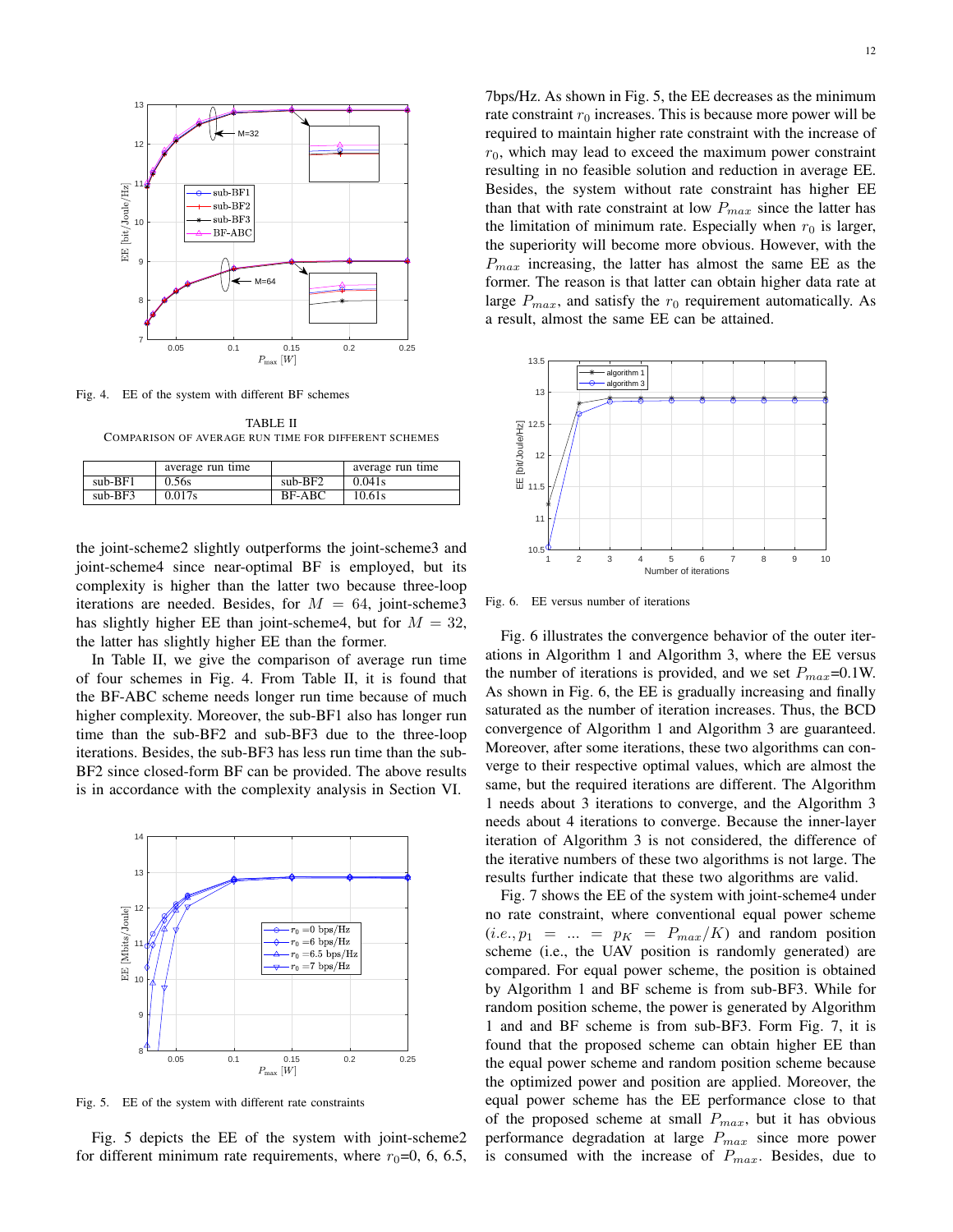

Fig. 7. EE of the system with different schemes

the randomness of UAV position, the EE performance of random position scheme is obviously worse than that of the proposed scheme and equal power scheme. When *Pmax* is large, however, it performs better than the equal power scheme.



Fig. 8. EE of the system with different position schemes

Fig. 8 provides the EE performance of the system with Algorithm 3 under no rate constraint, where different position optimization schemes, that is, the 2D search based optimal position and the proposed two suboptimal positions (i.e.,(24) and (27), which are referred as 'sub-position1' and 'subposition2', respectively) are compared, and they are used for the position optimization in Algorithm 3, *K*=7. As shown in Fig. 8, the proposed 'sub-position1' can obtain almost the same EE performance as the optimal position scheme due to better approximation, the 'sub-position2' also has the performance close to that of the optimal position scheme and 'sub-position2', and small performance loss is found because of inaccurate approximation. However, the proposed two suboptimal positions have lower complexity than the optimal position since 2D exhaustive search is not needed.

In Fig. 9 and Fig. 10, we give the EE performance of the system with joint-scheme5 for only LoS and NLoS components, respectively, where two BF schemes, i.e., sub-BF1 and sub-BF3 are used for BF design in joint-scheme5, *K*=7, and equal



Fig. 9. EE of the system with LoS component only

power scheme and random position scheme are compared. From Fig. 9 and Fig. 10, it is found that the proposed jointscheme5 is effective, which has higher EE than the equal power and random position schemes due to its optimized resource allocation. Moreover, the joint-scheme5 with sub-BF3 also obtains the EE performance close to that with sub-BF1 but with lower complexity. The results above show that the proposed joint-scheme5 for the system with only LoS or NLoS components is also valid in EE improvement.



Fig. 10. EE of the system with NLoS component only

In Fig. 11, we plot the EE performance of the system with the proposed schemes for different user numbers, where the joint-scheme1 and joint-scheme2 are compared, and the user' number is set as *K*=6, 7, 8. As illustrated in Fig. 11, the proposed joint-scheme1 and joint-scheme2 can achieve almost the same performance for more user numbers. Moreover, with the number of user increasing, the EE performance is effectively increased because more users can be supported. Namely, the system with *K*=8 has higher EE than that with  $K=7$ , and the system with  $K=7$  has higher EE than that with *K*=6. These results indicate that the proposed schemes are also valid for large user number.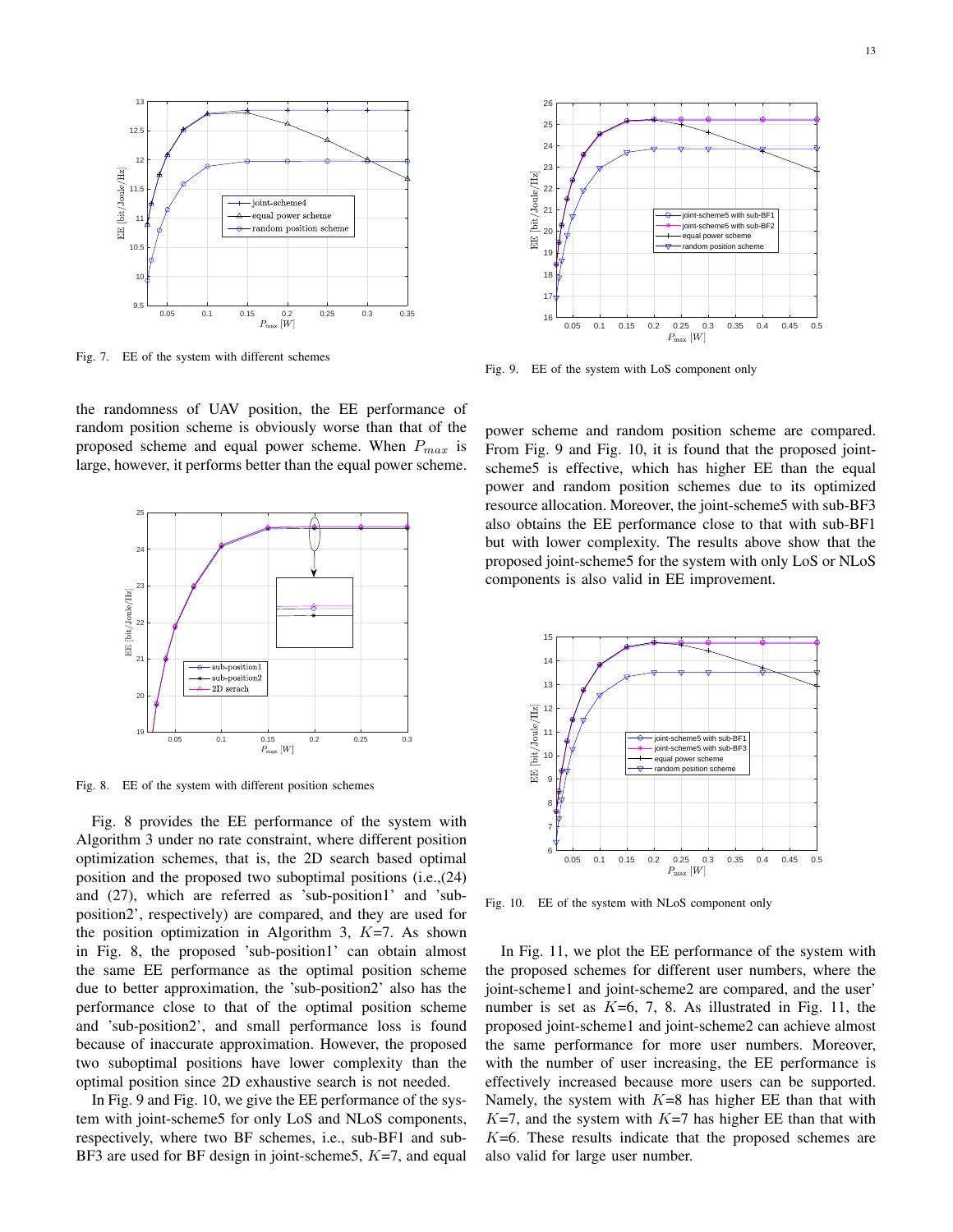

Fig. 11. EE of the system with different user numbers

#### VIII. CONCLUSION

The joint design of BF, positioning and PA is studied for maximizing the EE of UAV-mmWave system under the constraints of maximum power, minimal rate, CM and position range. The joint design scheme with two-step optimization is developed to obtain the optimized BF, position and PA in maximizing the EE. In this scheme, suboptimal position is firstly attained by using the first-step optimization. With the obtained position, near-optimal BF is designed given the PA. Then, optimal PA with closed-form expression is derived based on the obtained position and BF. Finally, the near-optimal joint scheme is presented by using the BCD method. To reduce the complexity, two suboptimal BF schemes with singleloop iteration and closed-form solution are also respectively derived. With these two BFs, two suboptimal joint schemes are proposed. To simplify two-step optimization, the joint BF, position and PA with one-step optimization is also designed for two special cases, i.e., only LoS path or NLoS path exists. Simulation results show that the proposed joint schemes are effective, and they can obtain superior EE performance over conventional equal power scheme and random position scheme.

## APPENDIX A FEASIBILITY ANALYSIS

In this appendix, we give the feasibility analysis of problem (10). When the maximum power  $P_{max}$  is small or channel condition is poor, the obtained rate may be lower than the minimal rate  $r_0$ , and can not satisfy the requirement of  $r_0$ . For this reason, we need to check the feasibility of (10). Specifically, with the constraint  $\tilde{C}_2$ , we set the user's rate equal to  $r_0$  so that the minimal rate requirement is satisfied. Correspondingly, the required power  $P_t$  can be attained as

$$
P_t = \sum_{k=1}^{K} p_k = \sum_{k=1}^{K} \frac{\sigma^2 \rho_0}{b_k |\beta_k|^2},\tag{75}
$$

where  $p_k = \frac{\sigma^2 \rho_0}{(\vert \beta_k \vert^2 b_k)}$  is from  $\tilde{C}_2$  in (10), and  $\vert \beta_k \vert^2 =$  $\phi_k d_k^{-\alpha}$ . By minimizing the  $P_t$ , we can check whether (10) is feasible. Correspondingly, the optimization problem is formulated as

$$
\min_{\{b_k\}, x_0, y_0} J_{21} = P_t = \sum_{k=1}^K \frac{\sigma^2 \rho_0}{b_k |\beta_k|^2}
$$
\n5.1.  $C_4, C_5$ .

It is observed that the optimized variables  ${b_k}$ ,  $(x_0, y_0)$ in (76) has block structure, so we can use the BCD method to tackle this problem. Firstly, given the position  $(x_0, y_0)$ , we optimize the beam gain  ${b_k}$ , and corresponding problem (76) is reduced to

$$
\min_{\{b_k\}} J_{22} = \sum_{k=1}^{K} \frac{\sigma^2 \rho_0}{b_k |\beta_k|^2}
$$
\n
$$
\text{s.t. } C_5: \sum_{k=1}^{K} b_k = M. \tag{77}
$$

Considering that the above problem is convex, we can utilize the Lagrange multiplier method to obtain the optimal solution of  ${b_k}$ . Correspondingly, the Lagrange function is given by

$$
\mathcal{L}_2 = \sum_{k=1}^K \frac{\sigma^2 \rho_0}{b_k |\beta_k|^2} + \omega (\sum_{k=1}^K b_k - M). \tag{78}
$$

By setting  $\partial \mathcal{L}_2 / \partial b_k = 0$ , we can obtain the closed-form solution of  $b_k$ , i.e.,

$$
b_k = \frac{M|\beta_k|^{-1}}{\sum_{k=1}^K |\beta_k|^{-1}}.\tag{79}
$$

Secondly, based on the obtained  ${b_k}$ , we can optimize the position  $(x_0, y_0)$ , and corresponding problem (76) is reduced to

$$
\min_{x_0, y_0} J_{23} = \sum_{k=1}^{K} \frac{\sigma^2 \rho_0}{b_k |\beta_k|^2}
$$
\ns.t. C<sub>4</sub>.

\n(80)

The above problem is equivalent to problem (26), then we can use (27) and (28) to obtain the solution of  $(x_0, y_0)$ . With the obtained  ${b_k}$  and  $(x_0, y_0)$ , we employ the BCD method to update their value iteratively until they converge. As a result, the optimized  ${b<sub>k</sub><sup>*</sup>}$  and  $(x<sub>0</sub><sup>*</sup>, y<sub>0</sub><sup>*</sup>)$  are attained. Based on this, the optimized PA  $p_k^* = \frac{\sigma^2 \rho_0}{(\vert \beta_k^* \vert^2 b_k^*)}$ . Hence, when the obtained power sum  $\sum_{k=1}^{K} p_k^*$  satisfies  $P_{max}$  constraint, the (10) can have feasible solution.

# APPENDIX B

## PROOF OF LEMMA 1

*Proof:* Reformulate (48) as

$$
(t - t_1) (t - x_2) (t - t_3) = 0.
$$
 (81)

Then we have:

$$
t_1 t_2 t_3 = -D/A \tag{82}
$$

Since  $\frac{D}{A} < 0$ , then  $t_1 t_2 t_3 > 0$ . Let  $\triangle = (\frac{\mu}{2})^2 + (\frac{\tau}{3})^3$  be the discriminant of (48), then the three solutions can be divided into two different cases as follows:

(1) If  $\triangle > 0$ , then (48) has a real-valued solution and a pair of conjugate complex solutions. Since  $t_1t_2t_3 > 0$ , the real-valued solution must be positive.

(2) If  $\triangle \leq 0$ , then (48) has three real-valued solutions. Since  $t_1t_2t_3 \geq 0$ , there are two cases of solution, i.e., 1)